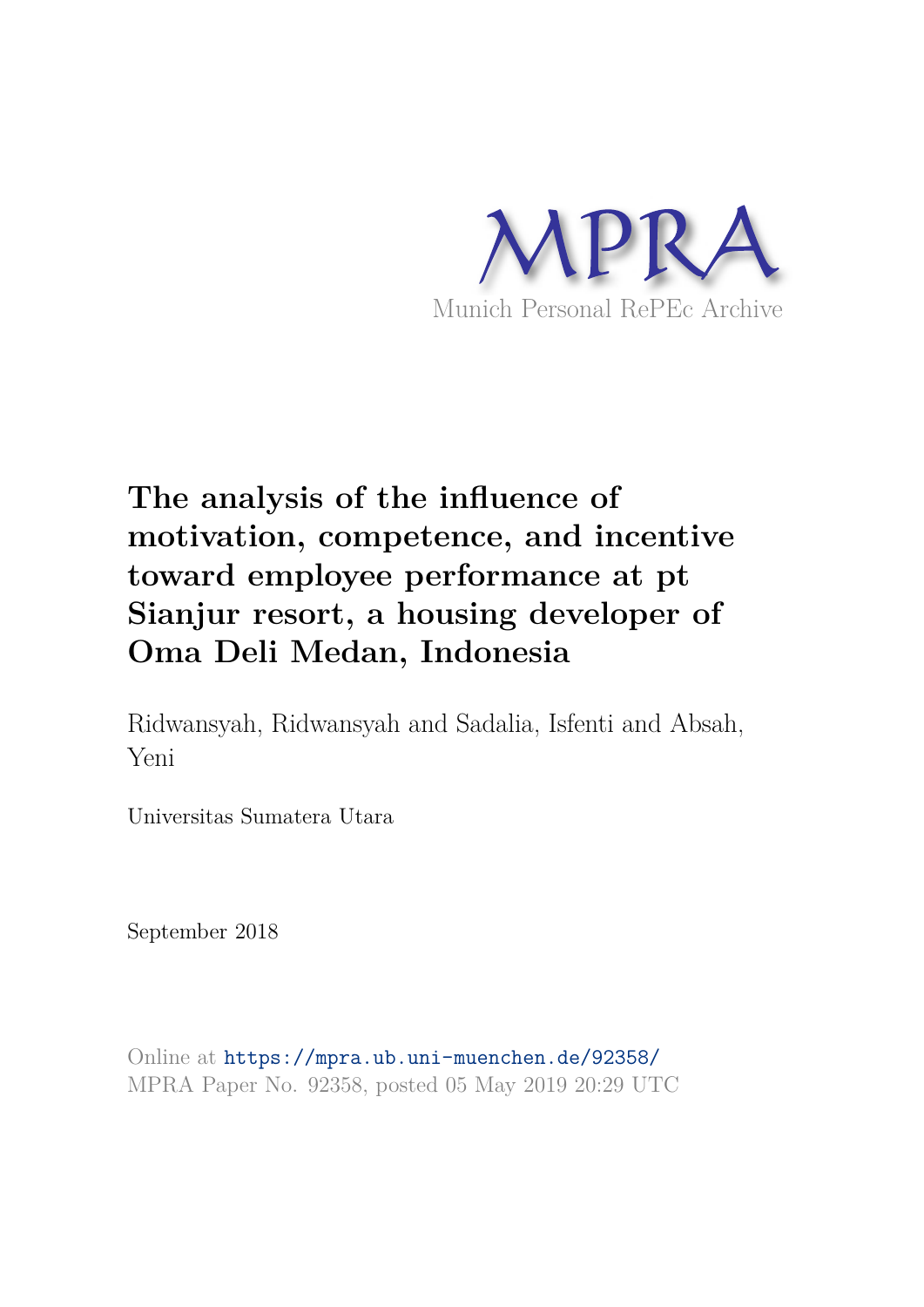# **THE ANALYSIS OF THE INFLUENCE OF MOTIVATION, COMPETENCE, AND INCENTIVE TOWARD EMPLOYEE PERFORMANCE AT PT SIANJUR RESORT, A HOUSING DEVELOPER OF OMA DELI MEDAN, INDONESIA**

**Ridwansyah** *<sup>1</sup>* **, Isfenti Sadalia** *<sup>2</sup>* **, Yeni Absah** *<sup>3</sup>* 1,2,3, Magister of Management, Universitas Sumatera Utara, Jl. Prof. T. Maas SU Campus, Medan, Indonesia - Postal Code 20155. Telephone [\(+6261\) 8218532](https://www.google.co.id/search?q=MM+USU&rlz=1C1CHNQ_enID584ID584&oq=MM+USU&aqs=chrome..69i57j0l5.2220j0j7&sourceid=chrome&ie=UTF-8)  *<sup>1</sup>*Correspondence Author: [ridwansyah819@gmail.com](mailto:ridwansyah819@gmail.com) 

We suggest you to cite this article as:

Ridwansyah., Isfenti, S., Yeni, A. 2018. The Analysis of The Influence of Motivation, Competence, And Incentive Toward Employee Performance At Pt Sianjur Resort, A Housing Developer of Oma Deli Medan, Indonesia. *Junior Scientific Researcher*, Vol IV, No. 2, pp. 91-106.

#### **Abstract:**

This research aims to find out the influence of motivation, competence, and incentive variables toward employee performance. Population of this research is all employees of PT. Sianjur Resort, Medan, Indonesia that is, 37 people. The sample is selected using total population sampling method. The data is collected using questionnaires, while it is analyzed using multiple linear regression analysis. The research results prove that motivation, competence, and incentive simultaneously give significant influence toward employee performance. Motivation, competence, and incentive partially give significant influence toward employee performance. It is recommended that PT. Sianjur Resort pay more attention to aspects that can increase employee performance such as giving incentive regularly and fairly so that there is no negative perception among employees about discriminative behaviour by the employer in term of giving incentive. It is also suggested that PT. Sianjur Resort's employees increase their performance based on motivation, competence, and incentive that have been given, such as increasing self-competence without waiting for the command from the employer, so self-performance can be more increased.

**Keywords**: Motivation, competence, incentive, employee performance. **JEL Codes**: J83, M51, O15, Q31

#### **1. INTRODUCTION**

Employee performance is an indicator of success of a company. It indicates the real behaviour of employees in the form of work achievement according to their duties. The high and low work performance of an employee is precisely determined by some factors, either direct or indirect factors. There are some aspects influencing performance achievement, namely motivation, incentive, and competence. Mangkunegara (2012) explains that factors influencing performance achievement are ability and motivation. The influence of motivation toward performance can be seen insupport of activities leading to the goals (Sulistiyani and Rosidah, 2012). Motivation within the employees comes from the need for money, reward, power, and acknowledgement. External factors of motivation come from family, colleagues, and employer. Another factor triggering the increase of performance is competence. It is a characteristic of an individual that is relatively stable and can be measured from the individual's behavior at the workplace or in another situation. As a character attached to an individual, competence is always based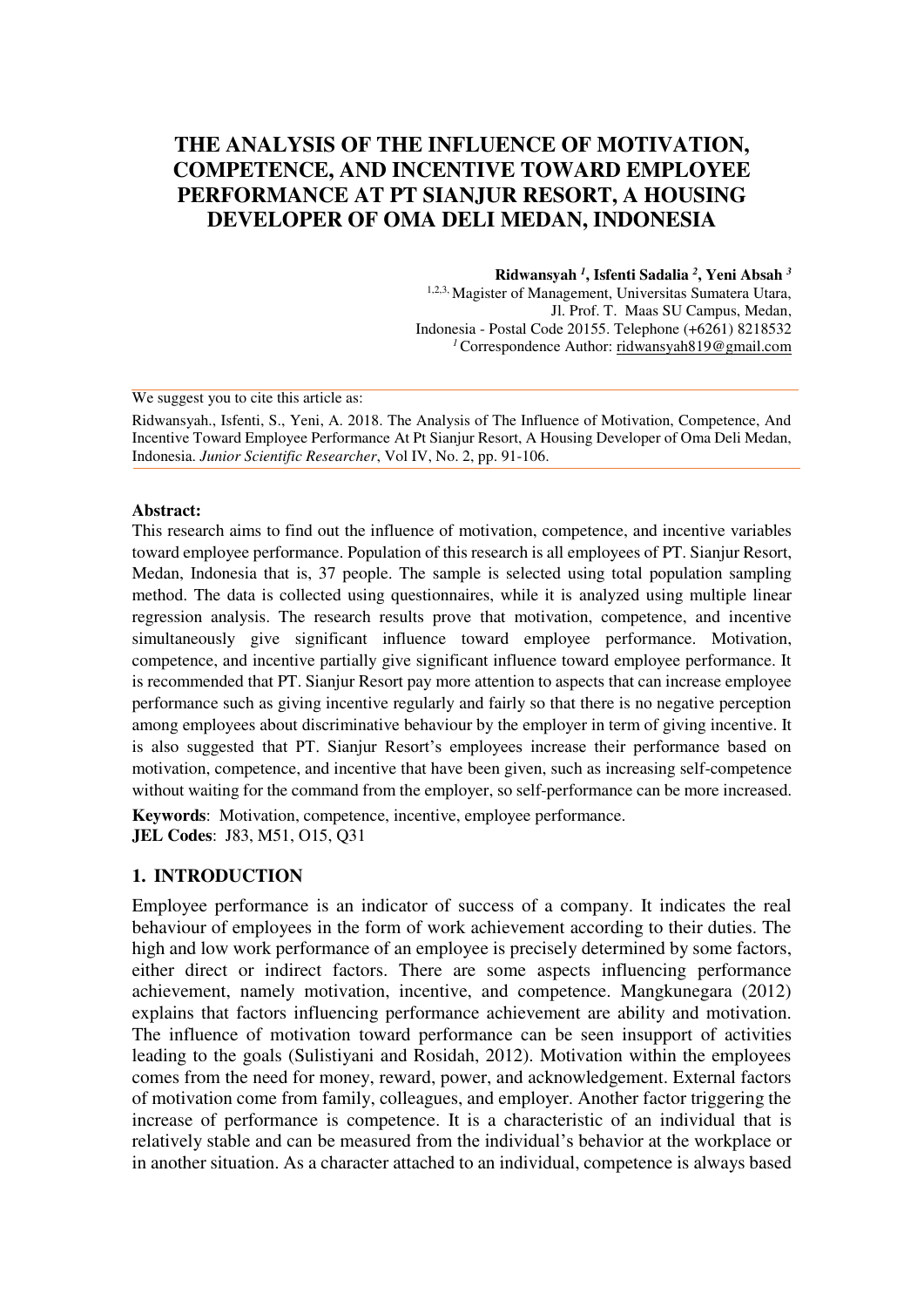on skills and knowledge supported by work behavior required by the job (Wibowo, 2010). The influence of competence toward performance can be seen in the competence level which has practical implication in human resources plan. It can be seen through the description that the competence of knowledge and skills tends to be real and relatively exists in one of the characteristics of employees. The incentive also influences employee performance. It is a motivation media that triggers employees to work optimally, as an extra income, excluded salary or wage specified. Incentive aims to meet the need of employees and their family.

PT. Sianjur Resort, a housing developer company of Oma Deli has a very competitive housing marketing, so it needs optimal performance from its employees in order to meet the sales target of housing products. During the process of housing development, PT. Sianjur Resort provides 353 units of any types of house, namely Type 36 (119 units), type 45 (84 units), type 60 (13 units), type 75 (83 units), type 130 (13 units), in addition to 14 shop houses. During the process of development, PT. Sianjur Resort Medan experiences performance fluctuation, Primarily related to the factors of work motivation, competence, and incentive. The decrease performance of PT. Sianjur Resort's employees can be seen through the employees' behavior coming late at office, work results which do not meet the standard, unreached work quantity, decrease in work quality, and the low responsibility of employees to their duties.

#### **2. LITERATURE REVIEW**

#### **2.1.1.Employee Performance**

Performance is the work quality and quantity achieved by an employee in carrying out his tasks based on his responsibility (Mangkunegara, 2012 and Dalimunthe *et al*., 2016). The use of effective and directed labor is the key to improving employee performance, so that company policy is needed through the application of a good organizational structure in moving the workforce to work more productively in accordance with the plans set by the company. The results of employee work performance, both quality and quantity become performance benchmarks, where quality is the attitude shown by employees in the form of work in the form of neatness, accuracy and relevance of results does not ignore the volume of work in doing the work (Muda *et al*., 2014; Sihombing *et al*., 2017; Muda, 2017; Hasan *et al*., 2017; Hutagalung *et al*., 2017 and Muda, and Windari, 2018). Whereas Quantity is the volume of work produced under normal conditions. This can be seen from the number of workloads and circumstances obtained or experienced by workers during work. Measured from the willingness of employees / employees to participate and cooperate with other employees vertically and horizontally so that the results of their work will be better. Employee willingness to account for work and work results, facilities and infrastructure used, and work behavior.

#### **2.1.2. Factors Affecting Performance**

According to Prawirosentono (2012), factors affecting performance are:

- 1) Individual Factor
- 2) Psychological Factor
- 3) Organizational Factor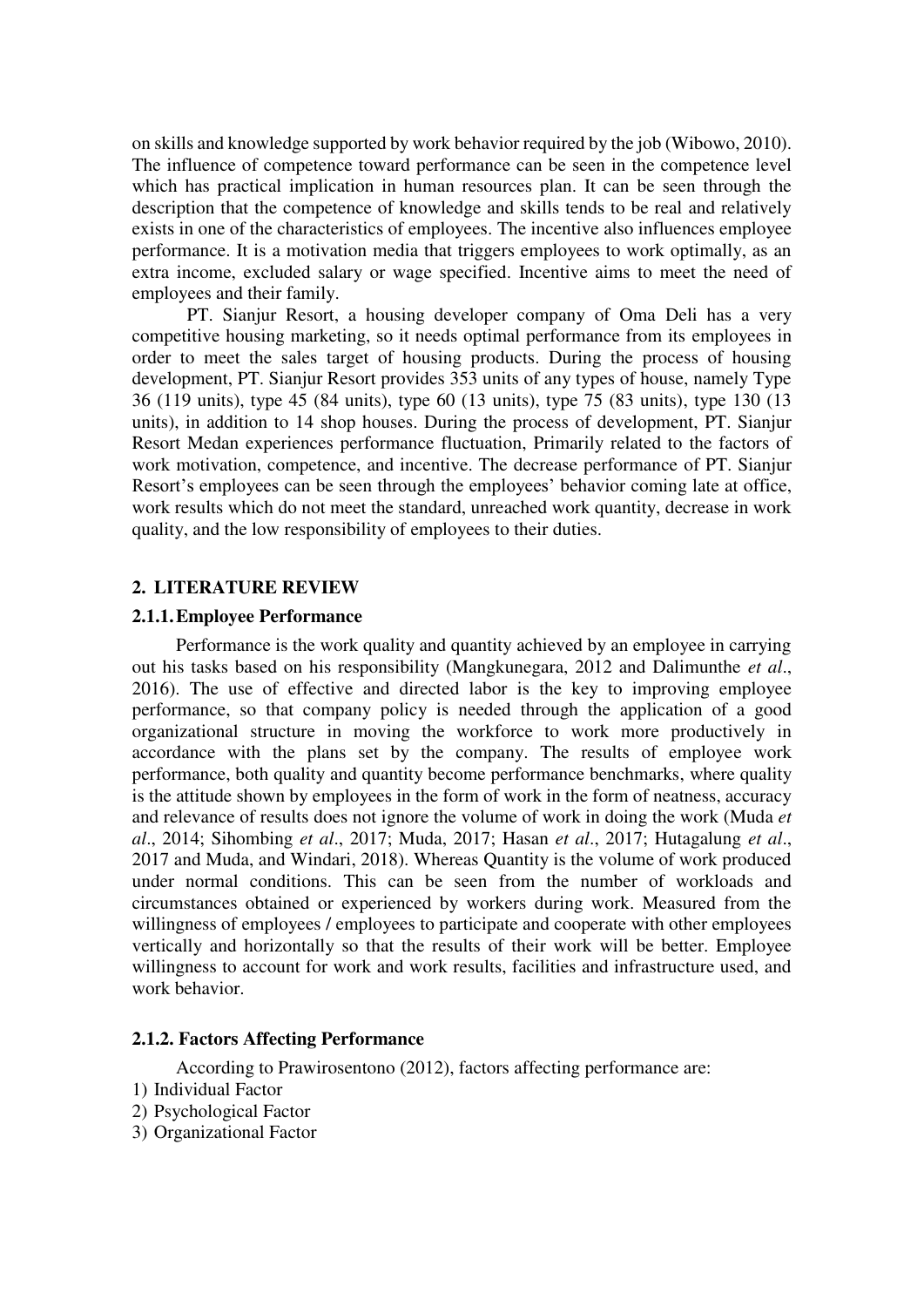The existence of several opinions discussing performance measurement will be used as a basis for determining indicators of the performance variables described above. Two conditions must be met in order to measure performance effectively, namely the existence of performance criteria that can be measured objectively. While viewed from the reference point of assessment, there are three different types of achievement measurement criteria: *Performance measurement based on results*, this type of achievement criteria formulates work based on the achievement of organizational goals, or measurement of end results (Dalimunthe *et al*., 2016; Marhayanie *et al*., 2017; Muda *et al*., 2017; Nasir *et al*., 2017; Eriadi *et al*., 2018 and Pohan *et al*., 2018). *Performance measurement is based on behaviour*, this type of achievement criteria measures the means of achieving goals, rather than the end result. This type of criterion is usually known as Behaviorally Anchored Rating Scales, made from "critical incidents" which are related to various performance dimensions. *Performance measurement based on "judgment"*. It is a type of performance criteria that measures achievement based on certain behavioral descriptions (specific), namely the amount performed (quantity of work), the extent of knowledge about work (job knowledge), willingness (cooperation), personality, leadership (personnel qualities). If an employee feels aggrieved in the work assessment, it can sue the party who assesses in accordance with the applicable laws and regulations.

#### **2.1.3. Work Motivation**

 According to Siagian (2011), motivation is an encouragement that causes a member of an organization willing to use his ability (in the form of expertise or skills), energy, and time to carry out several activities within his responsibility, as well as his duties that have been specified before. Work motivation is a reason that encourages employees to work in a company. It is essentialnecessary to know what motivates each employee to work. By knowing the work motivation possessed by employees, it can get to know them better. Knowing the work motivation possessed by employees is also very useful in making and taking decisions in the field of HR or Human Resources. When making a policy in the field of HR based on the motivation of employee morale will get a positive effect on the company. Because a policy that accommodates employee work motivation will have a positive impact on employee work outcomes. The first motivation is to get a monthly salary. No matter as an employee of a civil servant, permanent employees or income contract employees in the form of monthly salary are things that employees want. Because with a monthly salary, employees feel able to meet all the needs and desires of the life of employees and their families. The life needs of employees are among others the cost of daily living, paying for children's education, paying for housing and others. While the desire of the employee's life is to buy a new home or car, vacation to a tourist place, buy new clothes, eat in restaurants and more. The downside of monthly salary motivation is that employees will only pursue monthly salaries. So, it is possible that employees will only come to the office, complete their work and then go home. Employees are not or less motivated to work doing something more for the company because they only pursue the salary every month.

#### **2.1.4. Competence**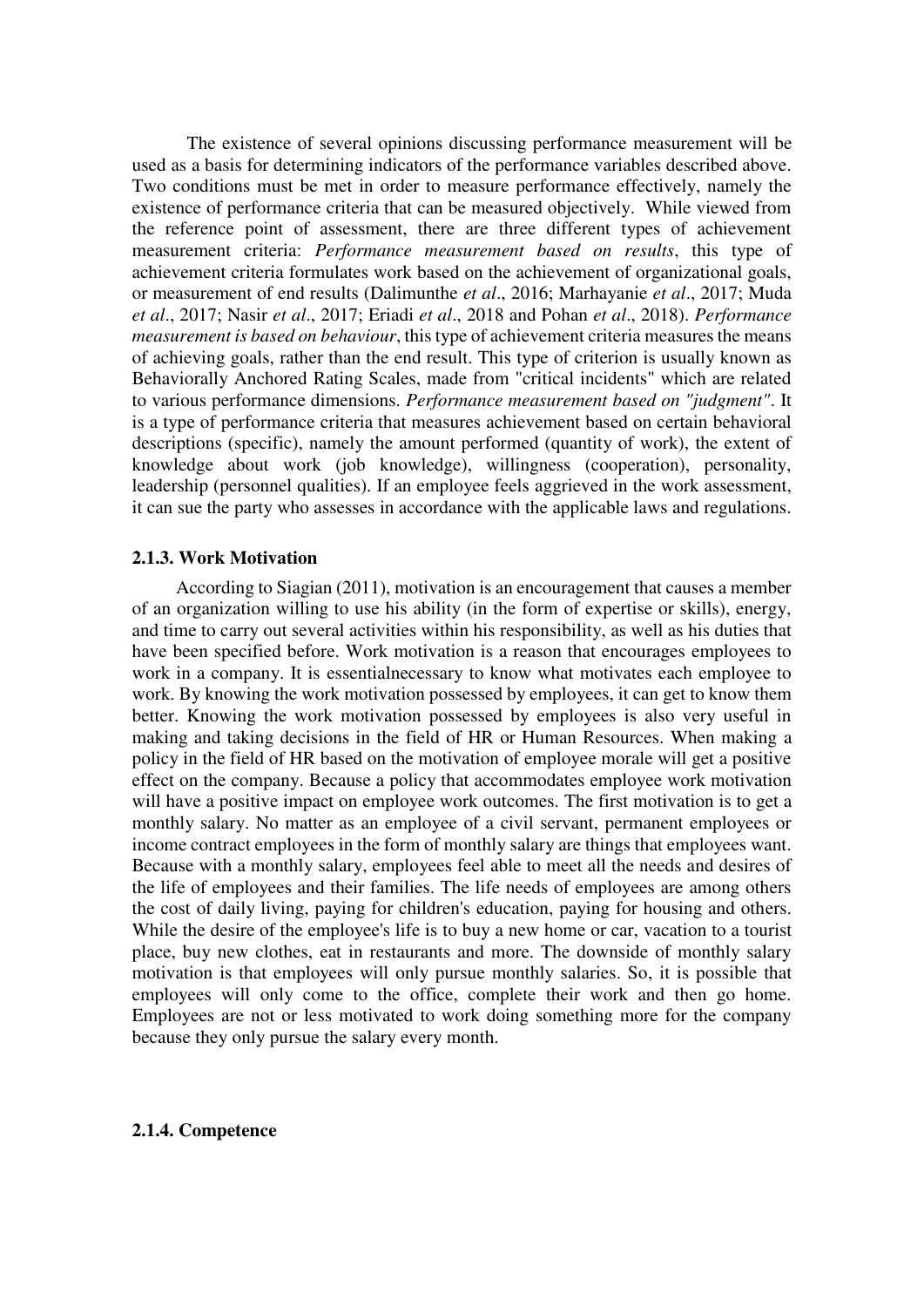Competence is a series of knowledge, skills, and behavior that should be owned by an individual in carrying out professionalism (Pramudyo, 2010). Competence is the authority and ability or ability of a person to carry out a task or job in accordance with the position they carry. Thus, the pressure is on the authority and ability of a person in carrying out tasks in a position or someone's work in an organization or a government or private institution. In particular, it should be stated that what is meant by competency is not just the ability to carry out administrative tasks. However,the competency will involve the teachings about humans and their behavior, legally humans in carrying out their actions must be in accordance with the norms or rules that apply in their lives (Erlina *et al*., 2017; Dalimunthe *et al*., 2017; Muda, 2017 and Sari *et al*., 2018). The goals to be achieved from the concept of competency, namely, behavior, skills, and knowledge that are part of the emergence of one's competence. Because the characteristics of a job in a A particular position are different, the competencies demanded by each position in the organization will vary. No matter how high a competency or authority a person has in carrying out that authority, human values must be the main concern (Suriadi *et al*., 2015; Lubis *et al*., 2016; Sadalia *et al*., 2018; Eriadi *et al.,* 2018; Lubis *et al*., 2018; Marhayanie *et al*., 2018 & Tripriyono *et al.,* 2018). Each profession in a certain position will have a A specific character that will be the foundation for achieving organizational effectiveness in determining the vision and mission to be achieved.

# **2.1.5. Competence Characteristics**

(1)Motives (2)Traits (3)Self-concept (4)Knowledge (5)Skill

Competence influences performance, stated by Armstrong (2012), and is related to input and process (target and competence) as it is related to output and outcome (result and contribution). Performance evaluation is based on an understanding of knowledge, skills, expertise, and behavior needed to do tasks well.

# **2.1.6. Incentive**

 Incentive is an extra compensation above or excluded from the salary or wage given by organization. According to Gorda (2012), the aims of giving incentive are:

- a. To give different reward due to different work result.
- b. To encourage employees and to give them satisfaction.
- c. To increase productivity.

Compensation in the form of incentives is closely related to work motivation. So, incentives are given based on achievement or production of a worker. From the company side, providing incentives to workers aims to:

- •Maintaining the loyalty of quality workers
- •Maintain and improve the morale of workers, where this will be seen from absences and the level of labor turnover
- Increase company productivity, in other words, production results increase for each unit per unit of time, as well as increased sales.

# **3. METHODOLOGY OF RESEARCH**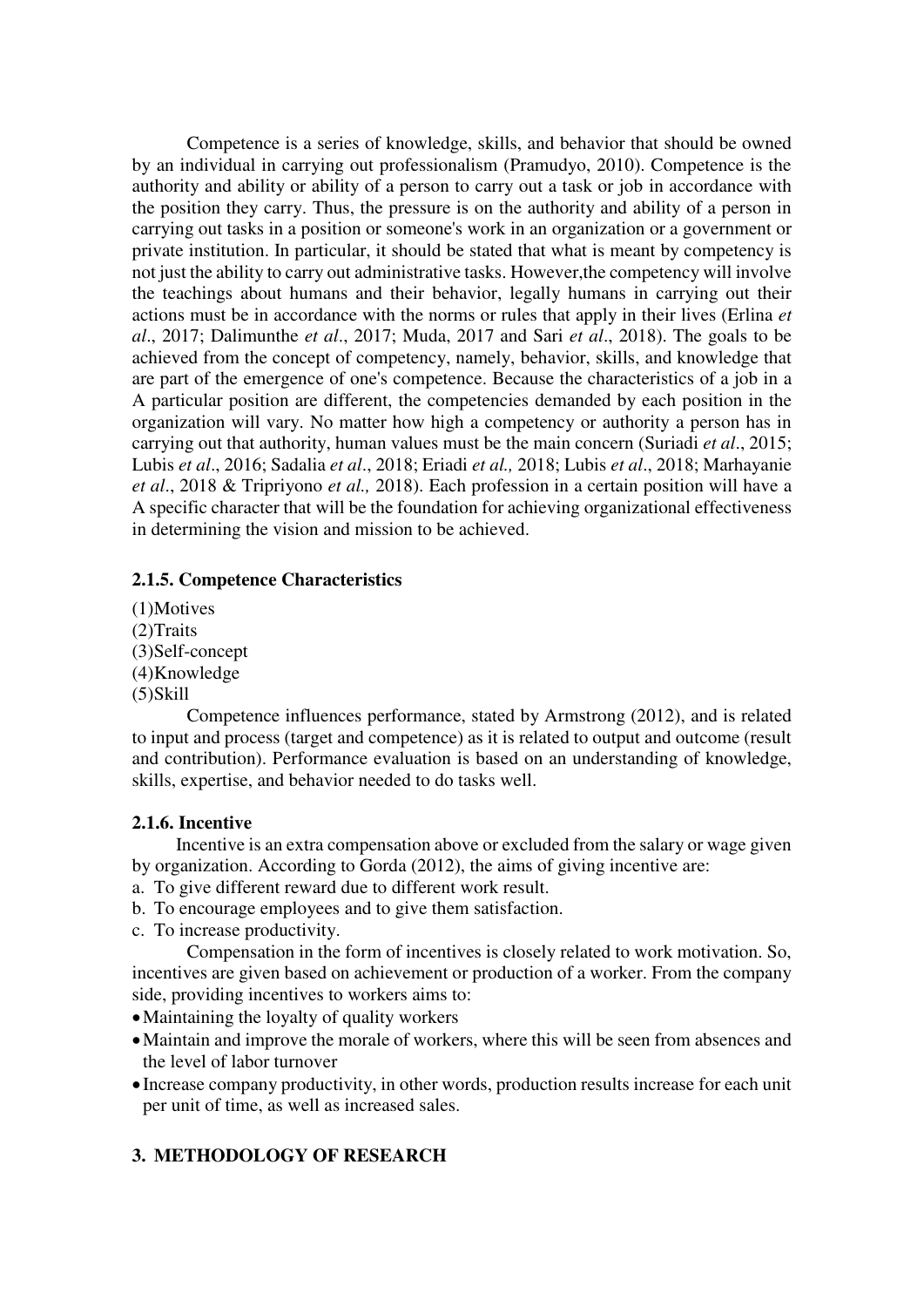This research is a survey research using associative quantitative approach, that is, a research that aims to find out the relationship between two or more variables (Kurniawan, 2012, Erlina *et al*., 2017; Sadalia *et al*., 2017; Muda *et al*., 2018). Quantitative research is broadly defined as measuring quantitative and objective statistics through scientific calculations derived from samples of people or residents who were asked to answer a number of questions about the survey to determine their frequency and percentage of responses. Quantitative research is scientific and whereas in qualitative research the research is natural. Unlike qualitative research that emphasizes case studies, quantitative research leads to surveys (Muda *et al*., 2014; Gusnardi *et al*., 2016; Handoko *et al*., 2017; Erlina and Muda, I, 2018 and Muda, & Hasibuan,2018). The questions to measure the variables we examined earlier must be tested for validity and reliability. If the instrument/measuring instrument is not valid or reliable, then there will not be kind research results. Validity is an index that shows the extent to which a measuring instrument, but the most widely discussed is construct validity. The construct or conceptual framework is the term and definition used to describe abstractly the events, circumstances, groups or individuals that are the center of research attention. The concept then often still has to be converted into an operational definition, which describes how to measure a symptom. Reliability is an index that shows the extent to which a curling device can be trusted or reliable. Reliability shows consistency/consistency of measurement results. A measuring device is said to be steady or consistent, when to measure something repeatedly, the measuring device shows the same results, under the same conditions. Each measuring device should have the ability to provide a steady or consistent measurement result. In measuring physical phenomena such as the weight and length of an object, the stability or consistency of measurement results is not something that is difficult to obtain. But for measuring social phenomena, such as attitudes, opinions, perceptions, religious awareness, steady or consistent measurements, it is rather difficult to achieve.

 Since social phenomena are not as robust as physical phenomena, in measuring social phenomena, elements of measurement error are always taken into account. In social research this measurement error is quite large (Achmad *et al*., 2017 and Badaruddin *et al*., 2017). Therefore, to find out the actual measurement results, these measurement errors need to be taken into account. The smaller the measurement error, the more reliable the measuring device. The larger the measurement error, the more unreliable the measuring instrument. The next step is to compile questions / statements that are in accordance with that definition. Variable related to this research is motivation variable  $(X1)$ , competence  $(X2)$ , and incentive  $(X3)$  toward employee performance  $(Y)$ . Population of this research consists in all employees of PT. Sianjur Ressort ( 37 people until December 2017). The sample is selected using total population sampling method, taking all members of population to be the research sample.

 To detect Classical Assumption test the existence of multicollinearity, it is conducted a test to compare R2 value and t-test value to each independent variable. Collinearity is often suspected if R2 is high (between 0.7 and 1) and if a zero-degree correlation is high as well (Maksum *et al*., 2014; Rasdianto *et al*., 2014; Mahdaleta *et al*., 2016; Lubis *et al*., 2016; Syahyunan *et al*., 2017; Erlina and Muda, 2018; Muda *et al*., 2018; Sirojuzilam *et al*., 2018 and Sihombing *et al*., 2018). Heteroscedasticity test used in this research is multiple regression analysis. Multiple linear regression analysis is used to find out the cause and effect by applying Performance as dependent variable (Y) and Motivation  $(X_1)$ , Competence  $(X_2)$ , and Incentive  $(X_3)$  as independent variable.

$$
Y = a + \beta_1 X_1 + \beta_2 X_2 + \beta_3 X_3 + e
$$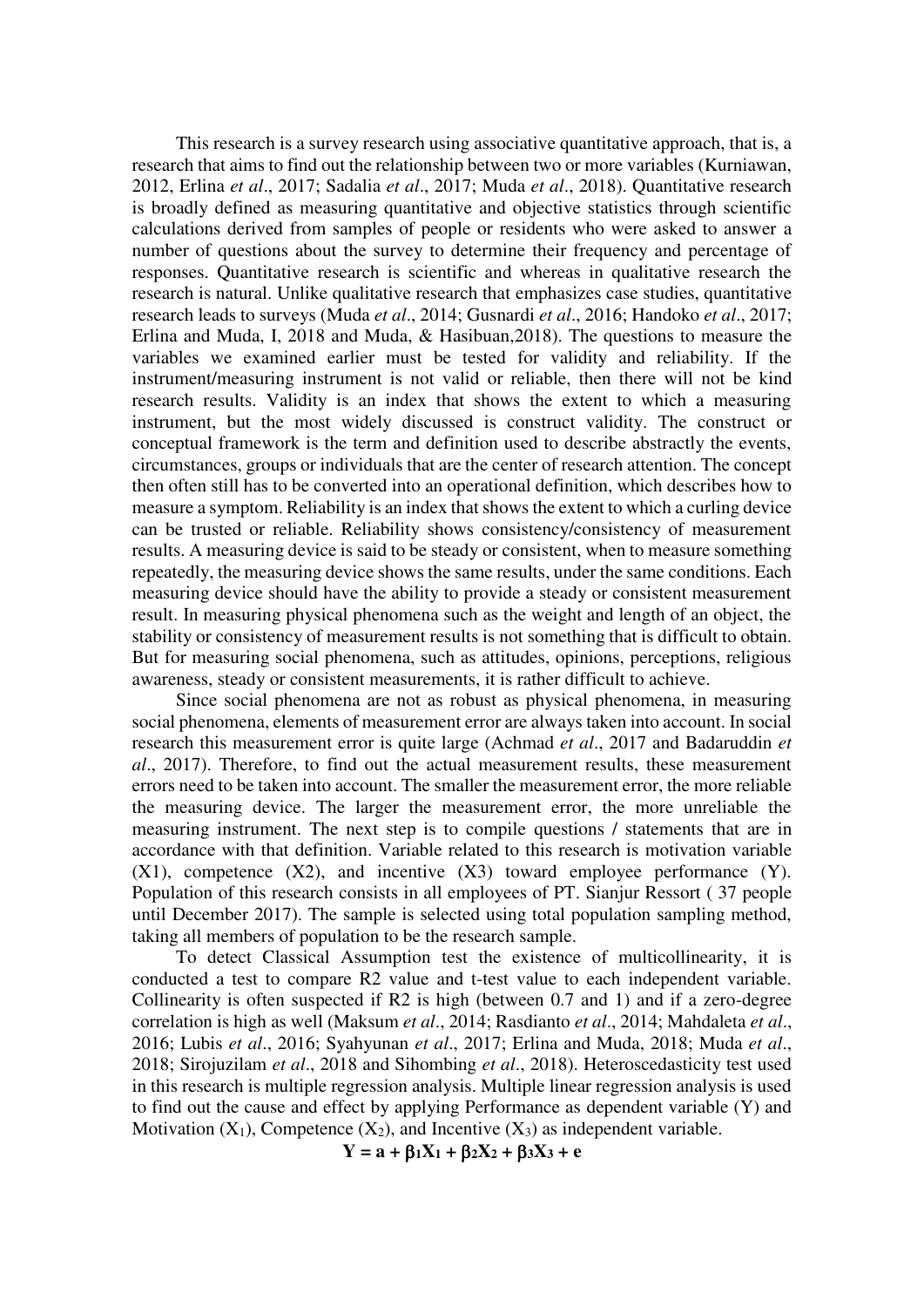Information:

| Y                                 | $=$ Employee performance |
|-----------------------------------|--------------------------|
| a                                 | $=$ Constant             |
| $\beta_1$ , $\beta_1$ , $\beta_1$ | $=$ Variable Coefficient |
| $X_1$                             | $=$ Motivation Variable  |
| $X_2$                             | $=$ Competence Variable  |
| $X_3$                             | $=$ Incentive Variable   |

The steps of multiple linear regression test is as follow:

#### **Simultaneous F Test (F Test)**

F test is used to show whether all independent variables put in the model has simultaneous influence toward dependent variable (Muda, and Rafiki. 2014; Tarmizi *et al*., 2016; Azlina *et al*., 2017; Sirojuzilam *et al*., 2017; Yahya *et al*., 2017 and Agustina *et al*., 2018). The following formula:

$$
\mathbf{F}_{\text{test}} = \frac{R/(k-1)}{(1 - R^2)/(n - k)}
$$

Where:

R2 = Determination Coefficient

 $N =$  the Number of Sample

 $k =$  the Number of Variable

F test is used to determine the effect of independent variables together (simultaneously) on the dependent variable. Significant means that the relationships that occur can apply to populations. The use of the level of significance varies, depending on the wishes of the researcher, namely 0.01 (1%); 0.05 (5%) and 0.10 (10%). F test results are seen in the ANOVA table in the sig column. For example, we use a significance level of 5% (0.05), if the probability value is  $\leq 0.05$ , then it can be said that there is a significant influence together between the independent variable and the dependent variable (Muda, 2010; Sihombing *et al*., 2015; Nurlina & Muda, 2017; Sadalia *et al*., 2017; Sirojuzilam *et al*., 2017; Tarmizi *et al*., 2017; Muda and Hutapea, 2018 and Muda *et al*., 2018). However, if the significance value is  $> 0.05$ , there is no significant effect jointly between the independent variables on the dependent variable.

#### **Partial t Test (t Test)**

The t test is used to partially test each variable. The results of the t test can be seen in the coefficients table in the sig (significance) column. If the probability of a value of t or significance is <0.05 (Muda, 2010; Lutfie *et al*., 2016 and Sirojuzilam *et al*., 2016)., it can be said that there is an influence between the independent variables on the dependent variable partially. However, if the probability of a value of t or significance is> 0.05, then it can be said that there is no significant effect between each independent variable on the dependent variable (Muda *et al*., 2015; Tarmizi *et al*., 2016; Muda & Nurlina. 2018). ttest is used to test how far the influence of one independent variable individually.

- If t-hitung> t-tabel, then Ho is rejected or Ha is accepted

- If t-hitung  $\leq$  t-tabel, then Ho is accepted or Ha is rejected

# **Determination Coefficient R2**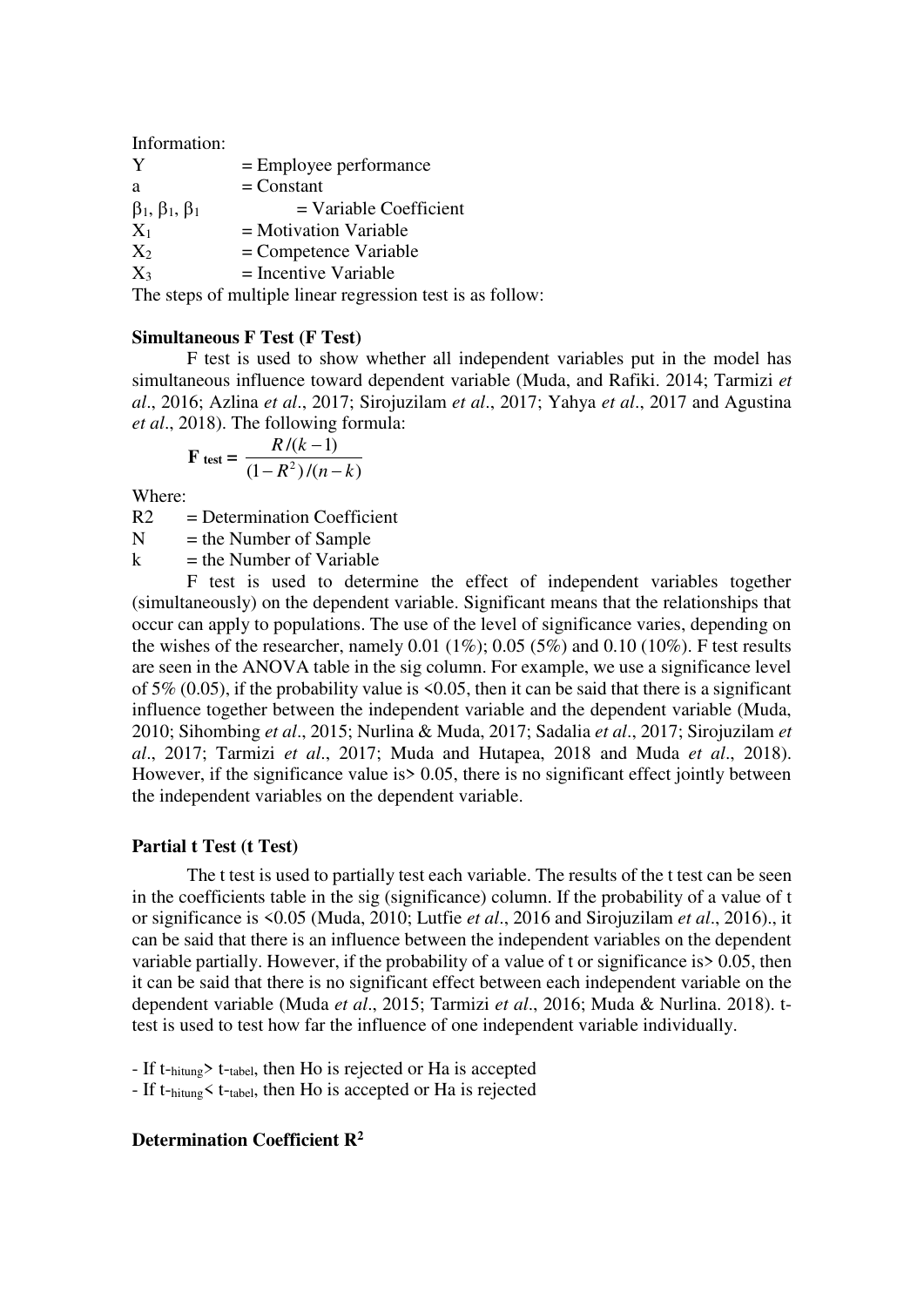Determination test is used to measure correlation level or the influence of independent variable toward dependent variable simultaneously. This test aims to determine the proportion or percentage of total variation in the dependent variable explained by the independent variable (Muda, 2014; Muda *et al*., 2016; Nasir *et al*., 2017; Erwin *et al*., 2018 and Muda *et al*., 2018). If the analysis used is simple regression, then the value of R Square is used. However, if the analysis used is a regression, then Adjusted R Square is used. The calculation results of Adjusted R2 can be seen in the Summary Model output.

# **4. RESULT AND DISCUSSION**

## **4.1. Result**

## **4.1.1.Work Motivation**

Based on the recapitulation of respondents' answer about motivation, the level of employee motivation can be divided into 3 categories, namely good, average, and poor. The number of respondents with good category of work motivation is 21 people (56.8%).

# **4.1.2.Competence**

The majority of respondents have good motivation, that is, 21 people (56.8%).

## **4.1.3. Incentive**

The majority of respondents have given good incentive, that is, 17 people (45.9%).

# **4.1.4.Descriptive Analysis of Employee Performance**

The majority of respondents have good performance, that is, 24 people (64.9%).

# **4.1.5.Result of Classical Assumption Analysis**

#### **Normality Test**

Probability residual value (asymp.sig. 2-tailed) is 0.856, more than sig- $\alpha$  (0.05), so it can be concluded that the research data distribution is normal.

#### **Result of Multicollinearity Test**

Tolerance values of those three variables are 0.900, 0.962, and 0.892 respectively. All of them are smaller than 1, and those three VIF values are 1.111, 1.039, and 1.122. All of them are smaller than 10, so it can be concluded that the research data does not contain characteristics of multicollinearity.

#### **Result of Heteroscedasticity Test**

Values of asymp.sig (2-sided) of each variable are 0.096, 0.947, and 0.068, where those three independent variables have higher significant values than 0.05. Therefore, the calculation result meets the test requirements of heteroscedasticity symptoms. It can be concluded that this research data does not contain heteroscedasticity symptoms.

# **4. Result of Hypothesis Test**

#### **4.1. Result of Simultaneous F Test**

**Table 1. Result of Simultaneous F Test**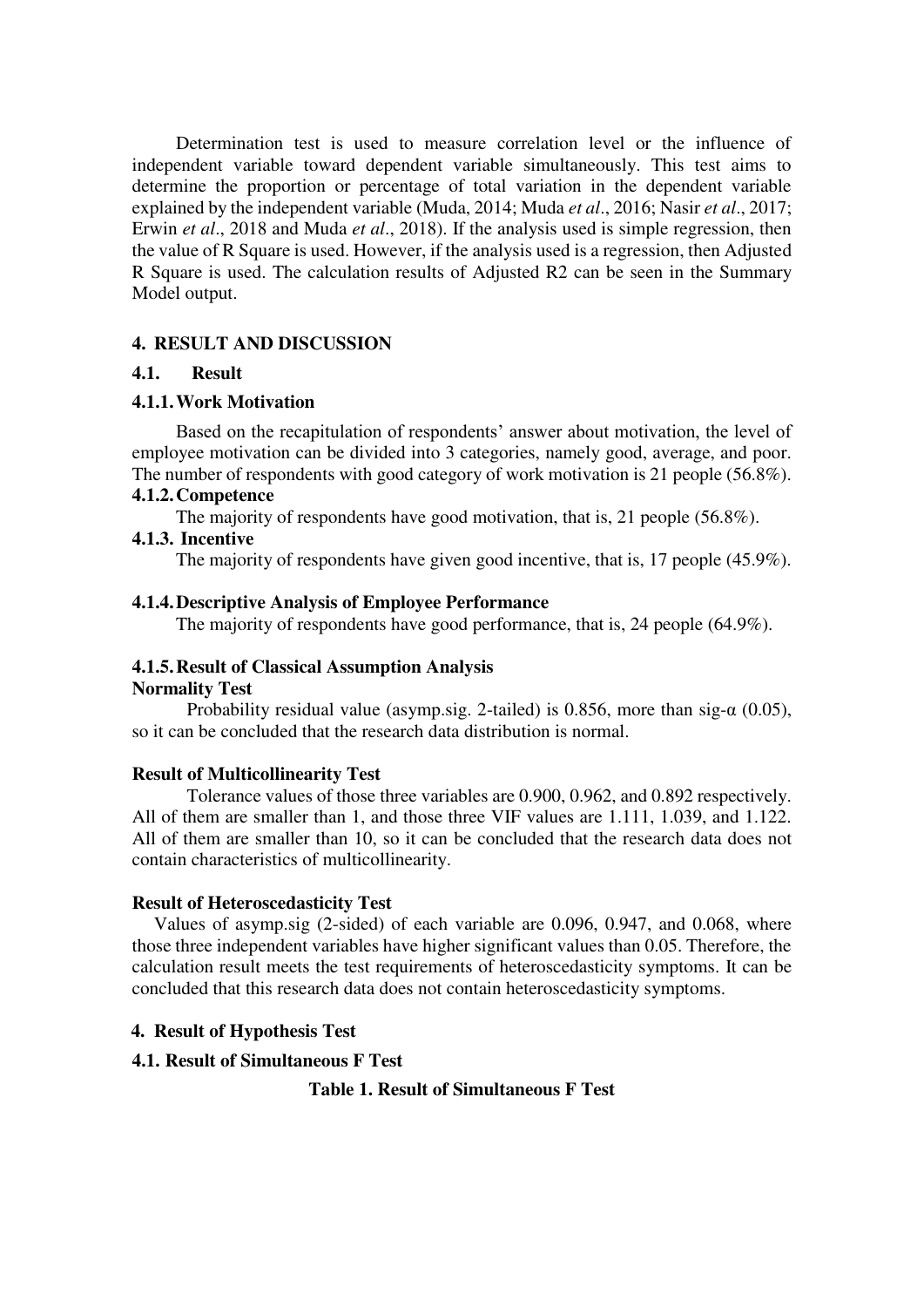**ANOVA<sup>b</sup>**

| Model                       |            | Sum of<br>Squares | df | Mean Square |        | Sig.              |
|-----------------------------|------------|-------------------|----|-------------|--------|-------------------|
|                             | Regression | 289.381           | З  | 96.460      | 21.272 | .000 <sup>a</sup> |
|                             | Residual   | 149.646           | 33 | 4.535       |        |                   |
|                             | Total      | 439.027           | 36 |             |        |                   |
| Source: SPSS Result (2018). |            |                   |    |             |        |                   |

Value F-tabel = 2.63 (for N = 37 or df=99), so it is known that F-hitung (21.272) > Ftabel  $(2.63)$  and sig-p  $(0.000) \le 0.05$ . It can be concluded that two variables, X1 (motivation), X2 (competence) and X3 (giving incentive) simultaneously give significant influence toward variable Y (employee performance).

#### **4.2. Result of Partial t-Test**

Result of partial t-test is as follows:

#### **Table 2. Result of Partial t-Test Coefficients<sup>a</sup>**

|       |                             | Unstandardized<br>Coefficients |            | Standardized<br>Coefficients |       |      |
|-------|-----------------------------|--------------------------------|------------|------------------------------|-------|------|
| Model |                             | в                              | Std. Error | Beta                         |       | Sig. |
|       | (Constant)                  | 3.926                          | 9.998      |                              | .393  | .697 |
|       | Motivasi                    | .385                           | .096       | .429                         | 4.004 | .000 |
|       | Kompetensi                  | .536                           | .184       | .302                         | 2.914 | .006 |
|       | Pemberian Insentif          | .442                           | .091       | .523                         | 4.856 | .000 |
|       | Source: SPSS Result (2018). |                                |            |                              |       |      |

#### **1) The Influence of Motivation toward Employee Performance (Y)**

Variable XI (motivation) gives significant influence toward dependent variable Y (employee performance).

#### **2) The Influence of Competence toward Employee Performance (Y)**

Variable X2 gives significant influence toward employee performance. It is indicated by t-hitung  $X2$  (2.914) > t-tabel (2.02) and p-value (0.006) <0.05.

#### **3) The Influence of Giving Incentive**

To find out the magnitude of the influence of independent variable toward independent variable, determination R test is conducted, and the result is as follows:

**Table 3. Result of Determination R Test** 

| Model Summary |                  |          |                      |                               |  |
|---------------|------------------|----------|----------------------|-------------------------------|--|
| Model         |                  | R Square | Adjusted<br>R Square | Std. Error of<br>the Estimate |  |
|               | 812 <sup>a</sup> | .659     | .628                 | 2.12949                       |  |

Source: SPSS Result (2018).

The magnitude of the influence of independent variable toward employee performance is  $0.628 \times 100\% = 62.8\%$ . Regression equation with coefficient value obtained from the following calculation:

# $Y = a + b_1X_1 + b_2X_2 + b_3X_3 + e$

# $Y = 3.926 + 0.385X_1 + 0.536X_2 + 0.442X_3 + e$

This form of equation means that if other factors are stable, the increase of motivation of 1 point can influence employee performance for 3.926 + 0.385 point.

## **4.3. DISCUSSION**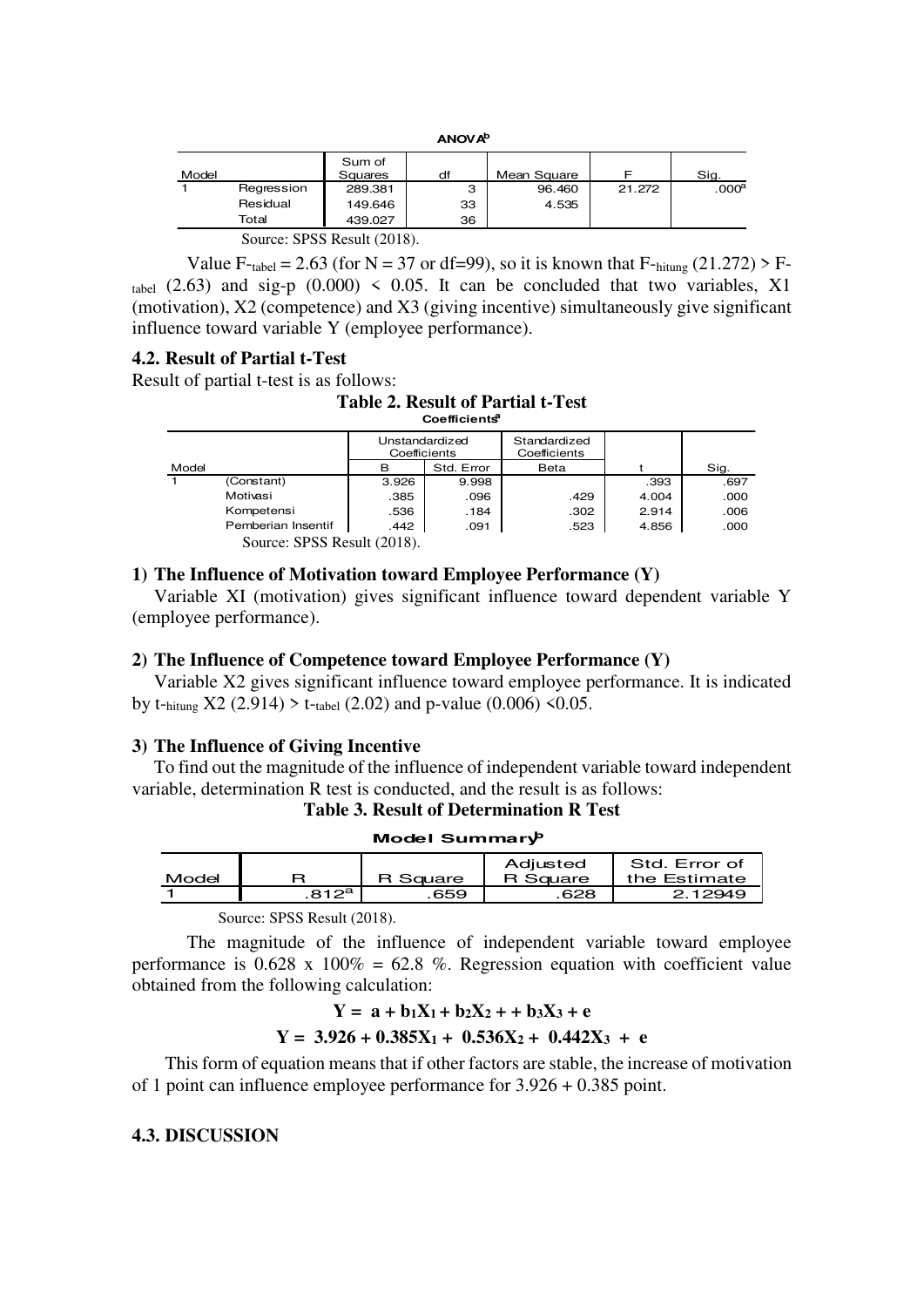# **4.3.1.The Influence of Motivation, Competence, and Incentive toward Performance**

 The result shows that motivation, competence, and incentive simultaneously give significant influence toward employee performance. The managerial implication is that the better an employer motivates his employees, besides competence and incentive regularly, the greater the significant influence toward employee performance will be. Competence is a A fundamental characteristic of an individual that influences the way of thinking and acting, generalizes all situations, and survives for a long time inside the individual (Ruky, 2006). The same thing is also explained by Rivai (2011) who states that performance is a function of motivation and ability. To finish tasks or duties, a person should own a certain level of willingness and ability. It can be concluded that employee performance is work achievement or output or work result with good quantity and quality achieved by an employee in a certain period of time while doing his tasks based on the responsibility given by the company to him. Psychologically, the most critical aspect in work leadership is how far a leader is able to motivate human resources to be fully productive and responsible in working. It is due to some reasons, namely: (1) Employees should be motivated to work together in organization; (2) Employees should be encouraged to work and to make efforts based on the work demands;

(3) Employee motivation is an essential aspect in preserving and increasing human resources in organization.

 Utama (2011) clarifies that basically, people work hard due to motivation inside themselves, that is, to meet their needs. Motivation is shown on intrinsic and extrinsic factors, in which intrinsic motivation focuses more on behavior showing psychological satisfaction, such as desire of getting reward and acknowledgement from the employer, desire to live, and desire to have power. Meanwhile, extrinsic motivation focuses more on indirect fulfillment such as material, work environment, sufficient compensation, a proper supervision, work guarantee, status, responsibility, and flexible regulation (Sutrisno, 2011). Motivation influences employee performance because of motivation functions as a stimulus that can increase a person's work passion; the higher the work passion, the higher the employee's performance. In other words, the better the motivation given by the employer to his employees, the higher the easiness and opportunity to maximize employee performance will be. The managerial implication is the need of a company leader that is able to give planned and sustainable motivation in order to increase employees' spirit and passion for working.

#### **4.3.2.The Influence of Competence toward Employee Performance**

 The result of the analysis states that competence gives significant influence on employee performance. It means that the better the work competence, the higher the employee performance. This research result is in line with a research done by Fahrul stating that there is a positive and significant influence of competence toward employee performance of PG. Madukismo. Competence is a basic characteristic owned by an individual related causally in fulfilling needed criteria in taking a part in a position. Competence consists of 5 types of characteristics, namely motive (willingness to be consistent is as a reason of action), self-concept, knowledge and skills as well as ability to run his tasks (Spencer, 2007). Employee competence in a mastered working field by looking at the position of the employee is one of the factors that determine job satisfaction of the employee. Competence is a behavior, expertise, knowledge, and skills owned by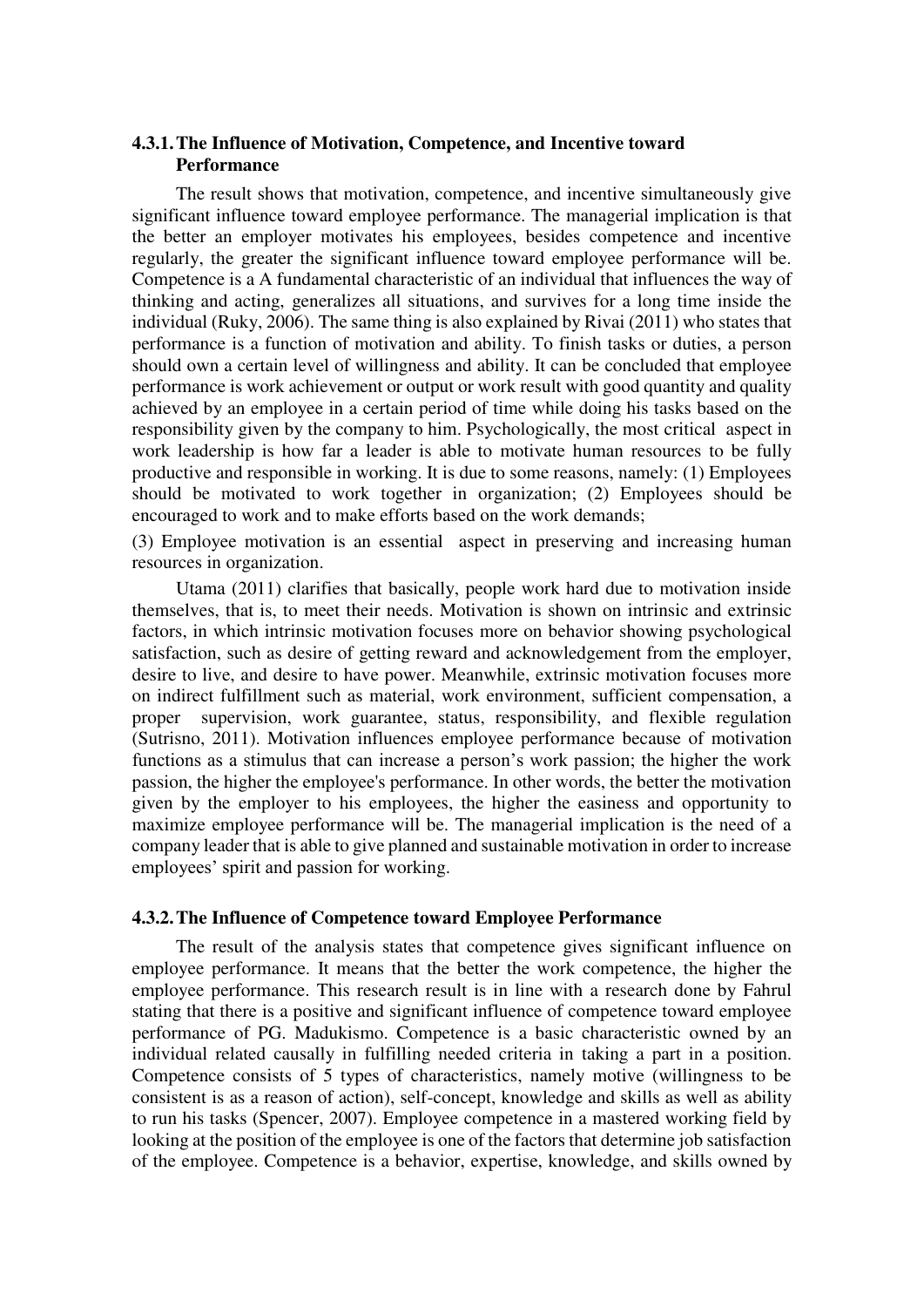an individual in carrying out his tasks. Competence is needed to help organization to create high-performance work culture; the more competence is considered in the process of human resource, the higher the high-performance work culture (Wibowo, 2012). The managerial implication is that training and seminar will be necessary to increase the ability of employees to sell the housing products of the company. Competency can increase employee performance by improving the employees' knowledge, proficiency, and skills in carrying out their tasks.

# **4.3.3.The Influence of Giving Incentive toward Employee Performance**

 The result of the analysis shows that incentive gives significant influence toward employee performance. It means that the better the incentive, the higher the employee performance will be. The result is in line with the research. Giving incentive is expected to increase employee performance because it covers all types of payment, either directly or indirectly, in the form of material or money or reward given by the company to its employees. The company should concern on giving fair and appropriate compensation in order to motivate its employees, so they have passion at work, leading to the increase of productivity (Purwaningrum et al, 2012). The managerial implication is that the company's leader needs to give or even to increase more incentive for every improvement in employee performance, especially in the more competitive sales of housing product. The employer needs to know the importance of financial stimulation for the employees as an encouragement and motivation to increase housing product sales performance.

# **5. CONCLUSIONS AND SUGGESTIONS**

# **5.1. Conclusion**

- 1. Motivation, competence, and incentive give significant influence simultaneously toward employee performance.
- 2. Partially, motivation gives significant influence toward employee performance.
- 3. Partially, competence gives significant influence toward employee performance.
- 4. Partially, giving incentive gives significant influence toward employee performance.

# **5.2. Suggestions**

- 1. It is recommended that PT. Sianjur Resort pay attention to some aspects increasing employee performance such as giving incentive regularly and fairly, in order to avoid negative perception among employees about discriminative behavior of the employer, in term of giving incentive.
- 2. The employees are suggested to increase their performance based on motivation, competence, and incentive given, such as increasing self-competence without any command from the employer, so self-performance can be more increased.
- 3. For other researchers, it is recommended that they conduct such research with wider scale to reach more accurate research result.

#### **References**

Achmad S.Ruky. (2012). *Performance Management System*. Jakarta. PT Bumi Aksara.

Achmad, N; & Muda, I. (2017). Economic Activities of Karo Older Adults in Lingga Village, Tanah Karo Regency, North Sumatera, Indonesia. *International Journal of Economic Research*. 14(16). 365-379.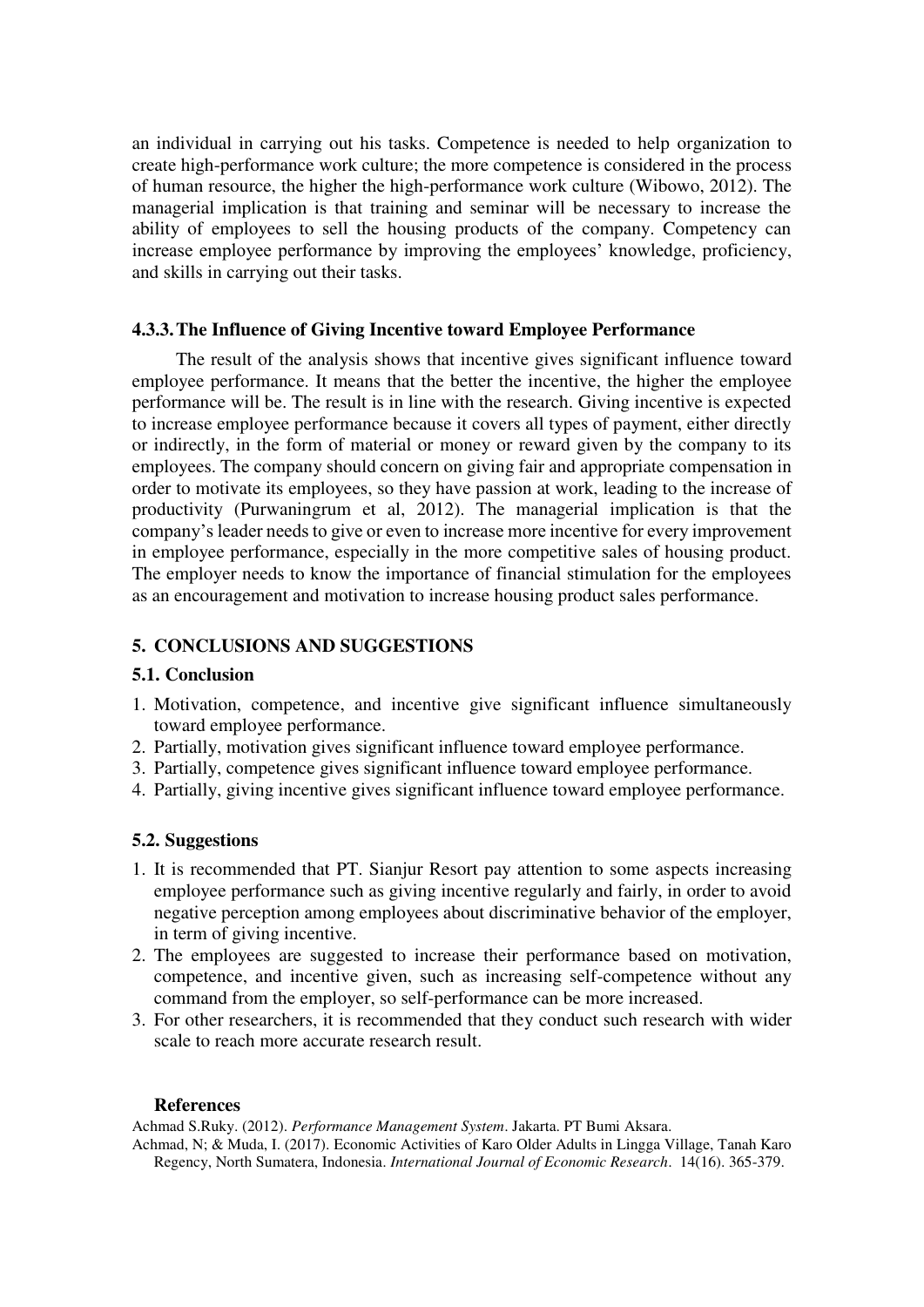- Agustina. T. A. S., Lubis & Muda., I., (2018). Various Aspects of The Implementation of SIMDA Which Influence The Quality of Financial Statement with The Role of PPK-SKPD as Moderating Variable (A Case Study at The SKPD of Deli Serdang Regency). *Advances in Economics, Business and Management Research (AEBMR)*. 46. 176-183.
- Ambar T, (2001). *Human Resource Management, Concepts of Theory and Development in the Context of Public Organizations* First Edition, Publisher of Graha Ilmu, Yogyakarta.
- Anwar P, (2004). *Management of Company Resources*, Fifth Printing, Publisher PT. Rosda Karya Teenager, Bandung.

Arikunto, (2010). *Research Procedure A Practice Approach*, Jakarta. PT. Rineka Cipta.

Armstrong. M, (2011). *Performance Management*. Clays, Ltd. St. Ives ple, England.

- Azlina, N. A.Hasan, Desmiyawati & Muda, I. (2017). The Effectiveness of Village Fund Management (Case Study at Villages in Coastal Areas in Riau). *International Journal of Economic Research*. 14(12). 325-336.
- Badaruddin; Revida, E; Ermansyah & Muda, I. (2017). Village Governance With Implementation of Law Number 6 of 2014 On The Village and Village Administration. *International Journal of Economic Research*. 14(16). 350-363.
- Dalimunthe, D.M.J., and Muda, I. (2017). The Empirical Effect of Education and Training to The Performance of Employees. *International Journal of Applied Business and Economic Research*. 15(24). 5423-5437.
- Dalimunthe, D.M.J.,Fadli, and Muda, I. (2016). The application of performance measurement system model using Malcolm Baldrige Model (MBM) to support Civil State Apparatus Law (ASN) number 5 of 2014 in Indonesia. *International Journal of Applied Business and Economic Research*. *14*(11). 7397- 7407.
- Eriadi, Muda, I, and S.Abdullah, (2018). Determinant Analysis of the Quality of Local Government Financial Statements in North Sumatra with the Effectiveness of Management of Regional Property as a Mediator, *International Journal of Civil Engineering and Technology*, 9(5). 1334–1346.
- Erlina and Muda, I, (2018). Determinants Of The Implementation Of Risk-Based Internal Auditing In Regencies/Cities In North Sumatera Province, *International Journal of Civil Engineering and Technology*, 9(5), 1360 - 1372.
- Erlina and Muda, I, (2018). The Effect of Self Efficacy and Professional Development on the Work Quality of Internal Auditor, *International Journal of Civil Engineering and Technology*, 9(5), 2018, 1292–1304.
- Erlina, A.Saputra & Muda, I. (2017). Antecedents of Budget Quality Empirical Evidence from Provincial Government In Indonesia. *International Journal of Economic Research*. 14(12). 301-312.
- Erlina. A.Saputra & Muda, I. (2017). The Analysis of the Influencing Factors of Budget Absorption. *International Journal of Economic Research*. 14(12). 287-300.
- Erwin, K., Abubakar, E., Muda, I. (2018). The relationship of lending, funding, capital, human resource, asset liability management to non-financial sustainability of rural banks (BPRs) in Indonesia*. Journal of Applied Economic Sciences*, Volume XIII, Spring 2(56). 520 – 542.
- Ferine, K.F; Ermiaty, C. & Muda, I. (2017). The Impact Of Entrepreneurship And Competence On Small Medium Enterprises Tangan Di Atas (TDA) Medan Entrepreneurs' Work Performance. *International Journal of Economic Research*. 14(16). 380-393.
- Ghozali, Imam. (2013). *Application of Multivariate Analysis with SPSS Program*. Semarang: Issuing Board of Diponegoro University
- Gomes, Faustino Cardoso. (2012). *Human Resource Management*, Print. Fourth. Yogyakarta. Andi Publishers.
- Gusnardi, Riadi, R.M., and Muda, I. (2016). Competency mapping and analysis of students competency based on economics subject national examination and its alternative solutions in state high schools at Pekanbaru. *International Journal of Economic Research. 3*(5). 2133-2148.
- Handoko, ,Bagus. Sunaryo & Muda, I. (2017). Difference Analysis of Consumer Perception of Motorcycle Product Quality. *International Journal of Economic Research*. 14(12). 363-379.
- Hasan, A, Gusnardi & Muda, I. (2017). Analysis of Taxpayers and Understanding Awareness Increase in Compliance with Taxpayers Individual Taxpayers. *International Journal of Economic Research*. *14*(12). 75-90.
- Hasbullah. (2011). *The Basics of Educational Sciences*. Revised Edition. Jakarta: Rajawali Press.

Hasibuan Melayu. (2012). *Human Resource Management*. Jakarta: Bumi Aksara

Hutagalung, B.; Dalimunthe, D.M.J, R., Pambudi, A.Q. Hutagalung & Muda, I. (2017). [The Effect of](http://serialsjournals.com/articlesview.php?volumesno_id=1384&article_id=21577&volumes_id=1068&journals_id=41)  Enterpreneurship [Education and Family Environment Towards Students' Entrepreneurial](http://serialsjournals.com/articlesview.php?volumesno_id=1384&article_id=21577&volumes_id=1068&journals_id=41)  [Motivation](http://serialsjournals.com/articlesview.php?volumesno_id=1384&article_id=21577&volumes_id=1068&journals_id=41). *International Journal of Economic Research*. 14(20). 331-348.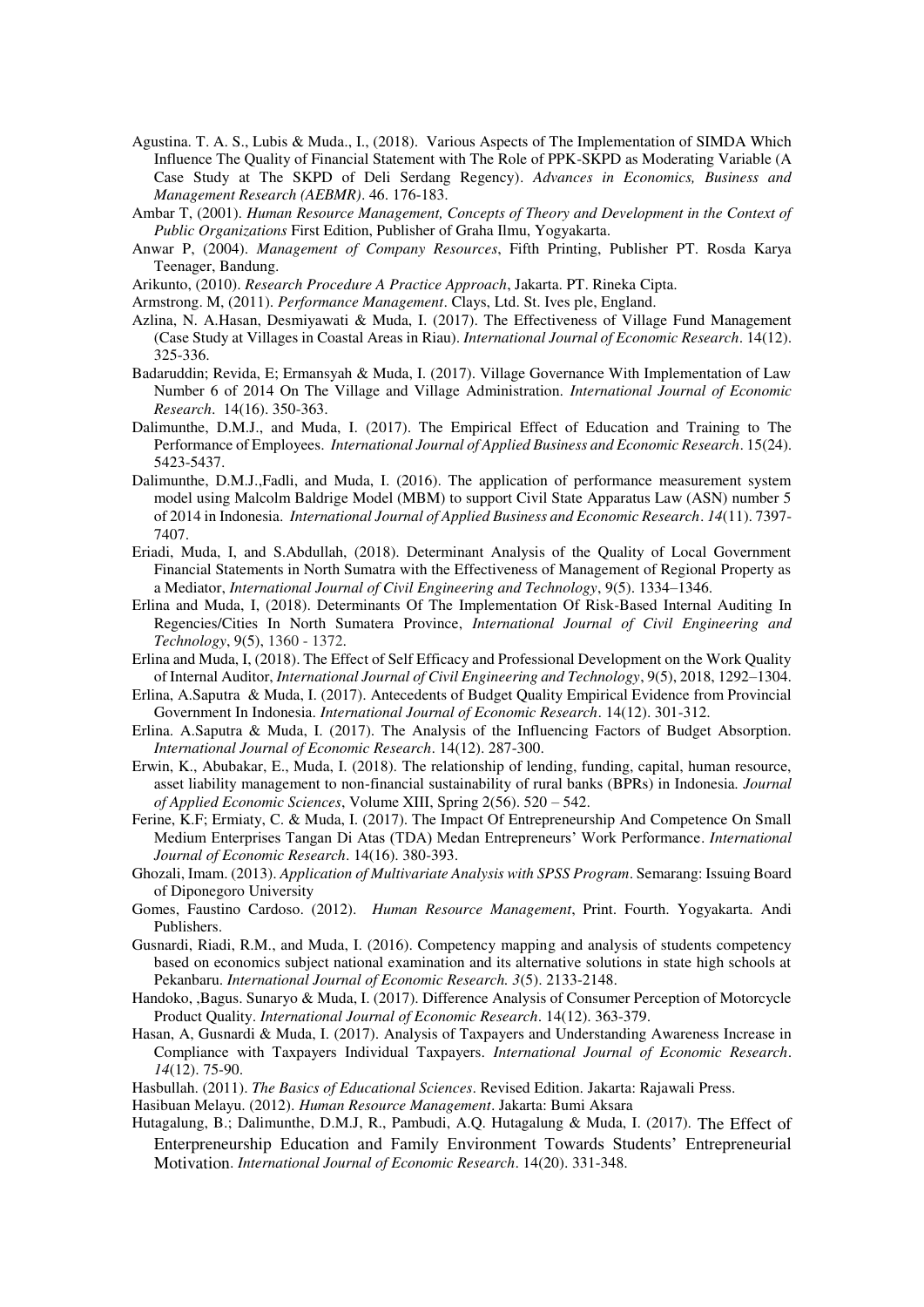- Khaldun, K. I. & Muda, I. (2014). The Influence of Profitability And Liquidity Ratios on The Growth of Profit of Manufacturing Companies Study of Food And Beverages Sector Companies Listed on Indonesia Stock Exchange (Period 2010-2012). *International Journal of Economics, Commerce and Management*. 2(12). 1-17.
- Khan, N. (2013). Human resource policies and practices in hospitality industry in India: A case study of selected hotels. *Doctoral Dissertation*. Aligarh Muslim University, Aligarh.
- Lubis, A., Rustam and Muda, I. (2016). Factors Affecting The Cost of Agency of Village Owned Enterprise (BUMDES) in Indonesia. *International Journal of Economic Research*. 14(16). 334-348.
- Lubis, A., Rustam and Muda, I. (2018). Analysis of Ownership and Stock Composition of Vocational Business Enterprises (BUMDES) and Its Impact on "Omset" of Business Owned Enterprises. *Advances in Economics, Business and Management Research (AEBMR)*, *1st Economics and Business International Conference 2017 (EBIC 2017)*. 46. 274-277.
- Lubis, A.,Torong, Z.B., and Muda, I. (2016). The urgency of implementing balanced scorecard system on local government in North Sumatra – Indonesia. *International Journal of Applied Business and Economic Research*. 14(11). 7575-7590.
- Lubis, A.F., Lubis, T.A., and Muda, I. (2016). The role of Enterprise Resource Plan (ERP) configuration to the timeliness of the financial statement presentation. *International Journal of Applied Business and Economic Research*. 14(11). 7591-7608.
- Lutfi, M.,Nazwar, C., and Muda, I (2016). Effects of investment opportunity set, company size and real activity manipulation of issuers in Indonesia Stock Exchange on stock price in Indonesia. *International Journal of Economic Research*. 13(5). 2149-2161.
- Mahdaleta, Ela; Muda, I and Gusnardi Muhammad. (2016). Effects of Capital Structure and Profitability on Corporate Value with Company Size as the Moderating Variable of Manufacturing Companies Listed on Indonesia Stock Exchange. *Academic Journal of Economic Studies*. 2(3). 30–43.
- Main, Hariyanta Budi. (2011). Effect of Motivation, Work Environment, and Leadership on Employee Satisfaction. *Journal of Business and Banking Economics*. 19(17). 56-64.
- Maksum, A., Hamid, R., & Muda, I. (2014). The Impact of Treasurer's Experience And Knowledge on The Effectiveness of The Administration and Preparation of The Accountability Reporting System in North<br>Sumatera. Asian Journal of Finance & Accounting. 6(2), 301-318. Sumatera. *Asian Journal of Finance & Accounting*, 6(2), 301-318. http://dx.doi.org/10.5296/ajfa.v6i2.6341.
- Mangkunegara, A. A. (2012). *Company Human Resource Management*. Third Edition. Bandung. PT. Teen Rosdakarya.
- Marhayanie, M. Ismail and Muda, I, (2017). Impact of The Online Car Rental Service Order System on Sales Turnover with Financial Literacy Customer as Intervening Variables. *International Journal of Economic Perspectives.* 14(16). 317-332.
- Marhayanie, M.Ismail and Muda, I, (2018). Impact of Smartphone Features on "Omset" Services Online Car Rental. *Advances in Economics, Business and Management Research (AEBMR)*. 46. 278-281.
- Mathis, Robert H. Jackson, John., (2011). *Human Resource Management* (issue 10). Jakarta: Salemba Empat Publishers.
- Milkovich, George T & Newman, Jerry M. (2011). *Compensation*. New York: The McGrawHill Company.
- Muda, I and A. A. F. Hutapea. (2018). Influence of capital expenditure and income original region to the income per capita in Indonesia. I*OP Conference Series: Earth and Environmental Science*. 2018. 126 doi:10.1088/1755-1315/126/1/012065.
- Muda, I and A.Dharsuky, (2016). Impact of Capital Investments and Cash Dividend Policy on Regional Development Bank (BPD) PT. Bank Sumut to the District Own Source Revenue and Economic Growth. *International Journal of Applied Business and Economic Research*, 14(11). 7863-7880.
- Muda, I and Abykusno Dharsuky. (2015). Impact Of Region Financial Information System (SIKD) Quality, Role Ambiguity And Training on Precision of Financial Statement of Local Government Presentation In North Sumatra. *International Journal of Applied Business and Economic Research*, 13(6). 4283- 4304.
- Muda, I, and Erlina, (2018). Performance Appraisal of Government Internal Supervisory Apparatus (APIP) in Implementation of Compliance Audit at Inspectorate of Medan City, Indonesia, *International Journal of Civil Engineering and Technology*, 9(5), 2018, 1347–1359.
- Muda, I, D.Y.Wardani, Erlina, A.Maksum, A. F.Lubis & R. Bukit. (2017). The Influence of Human Resources Competency & The Use of Information Technology on The Quality of Local Government Financial Report with Regional Accounting System as an Intervening. *Journal of Theoretical & Applied Information Technology. 95*(19), 1432-1451.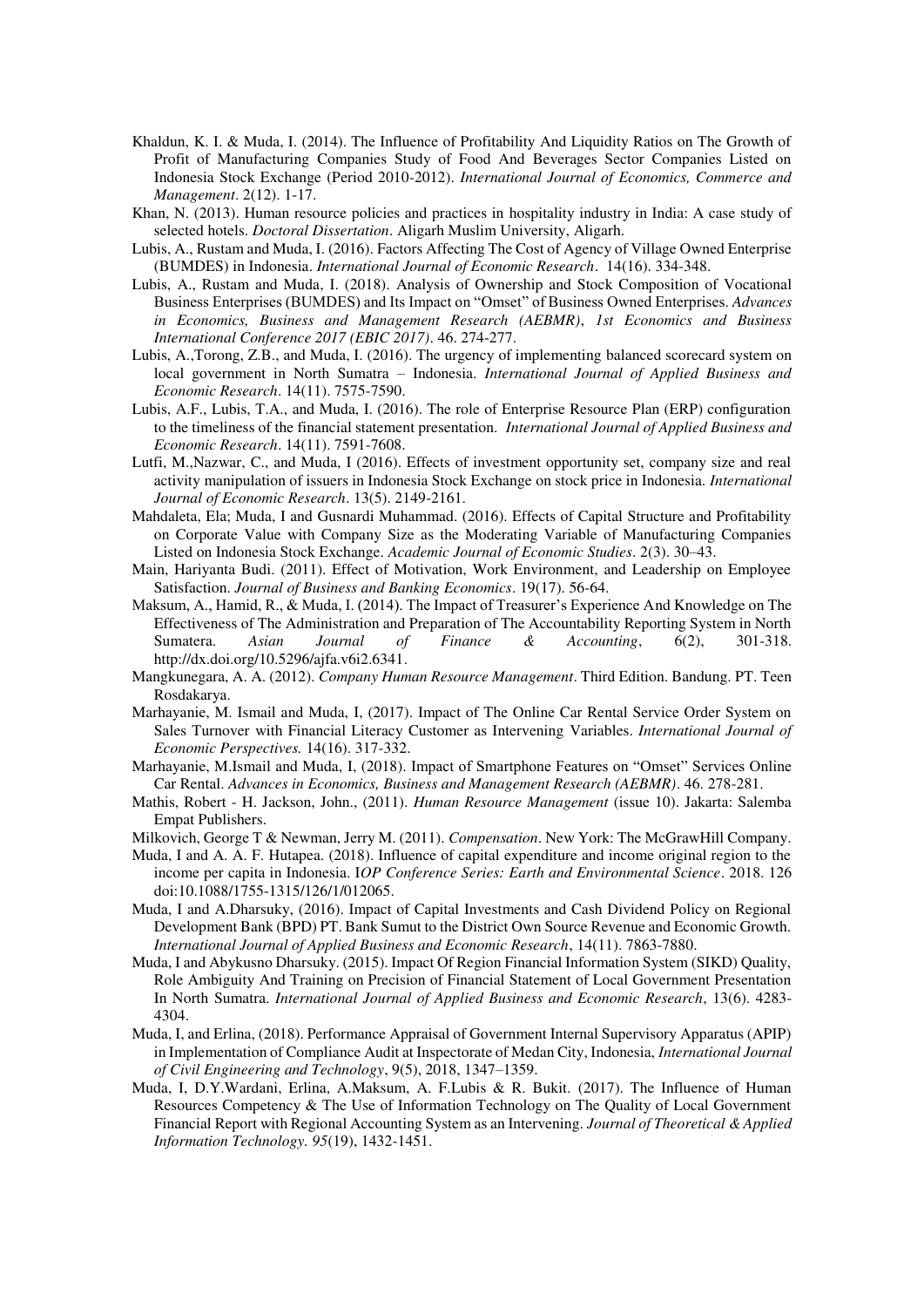- Muda, I, Dharsuky. A., Siregar, H.S., & Sadalia, I. (2017). Combined loading and Cross-dimensional loadings timeliness of presentation of financial statements of local government. *IOP Conference Series : Materials Science and Engineering. 180*. doi: 10.1088/1757-899X/180/1/012099.
- Muda, I, Erlina, I.Yahya and A.A.Nasution, (2018). Performance Audit and Balanced Scorecard Perspective, *International Journal of Civil Engineering and Technology*, 9(5). 1321–1333.
- Muda, I, F Roosmawati, H S Siregar, Ramli, H Manurung & T Banuas. (2018). [Performance](http://iopscience.iop.org/article/10.1088/1757-899X/288/1/012081)  [Measurement Analysis of Palm Cooperative Cooperation with Using Balanced Scorecard](http://iopscience.iop.org/article/10.1088/1757-899X/288/1/012081). *IOP Conference Series : Materials Science and Engineering 2017.* 288. 012081 doi: 012081 doi:10.1088/1757-899X/288/1/012081.
- Muda, I, M. Ismail & Marhayanie. (2017). Impact Allocation Capital Expenditure on The Improvement of the Local Government Assets in North Sumatra and Effect on Local Revenue Sustainability. *International Journal of Economic Perspectives.* 11(2). 151-164.
- Muda, I, M.Sihombing, E.Jumilawati and A. Dharsuky. (2016). Critical Success Factors Downstream Palm Oil Based Small And Medium Enterprises (SME) In Indonesia. *International Journal of Economic Research.* 13(8). 3531-3538.
- Muda, I, M.Sihombing, E.Jumilawati and A.Dharsuky. (2017). Factors Affecting The Success of Local Innovation Systems With Government Programs As Moderators. *International Journal of Economic Research*. 14(16). 272-289.
- Muda, I, Rahmanta, Marhayanie and A S Putra. (2018). [Institutional Fishermen Economic](http://iopscience.iop.org/article/10.1088/1757-899X/288/1/012082)  [Development Models and Banking Support in the Development of the Innovation System of](http://iopscience.iop.org/article/10.1088/1757-899X/288/1/012082)  [Fisheries and Marine Area in North Sumatera](http://iopscience.iop.org/article/10.1088/1757-899X/288/1/012082). *IOP Conference Series : Materials Science and Engineering. 2017.*288. doi:10.1088/1757-899X/288/1/012082.
- Muda, I, Rahmanta, S. Adi and Marhayanie. (2017). The Role of Working Capital, Productivity, Applied Technology and Selling Market Prices on Fisherman's Revenues. *International Journal of Economic Research*. 14(16). 291-302.
- Muda, I,, Erlina, Rina Bukit & Rahmanta. (2015). The Effect of Fiscal Potential, Fiscal Needs and Internal Control on The Provincial Intergovernmental Transfer Allocation In The Districts/Cities in North Sumatera – Indonesia. *International Journal of Management Sciences and Business Research*. 3(10). 22-35.
- Muda, I,, H S Siregar, S A Sembiring, Ramli, H Manurung and Z Zein. (2018). [Economic Value of Palm](http://iopscience.iop.org/article/10.1088/1757-899X/288/1/012080)  [Plantation in North Sumatera and Contribution to Product Domestic Regional Bruto](http://iopscience.iop.org/article/10.1088/1757-899X/288/1/012080). *IOP Conference Series : Materials Science and Engineering 2017.* 288. 012080 doi: 10.1088/1757- 899X/288/1/012080.
- Muda, I. (2014). Analysis on the Timeliness of the Accountability Report by the Treasurer Spending in Task Force Units in Indonesia. *International Journal of Academic Research in Accounting, Finance and Management Sciences*, 4(4). 176-190.
- Muda, I. 2010. Contribution of Teluk Nibung Port Tanjung Balai Asahan to The Local Revenue of Tanjung Balai City. *Journal of Economics and Business*. 9(1). 17-28.
- Muda, I. and A. Rafiki. (2014). Human Resources Development and Performance of Government Provincial Employees: A Study in North Sumatera, Indonesia. *Journal of Economics and Behavioral Studies*. 6(2).152-162.
- Muda, I., & R.Naibaho (2018). Variables influencing allocation of capital expenditure in Indonesia*. IOP Conference Series: Earth and Environmental Science*. 2018. 126. doi:10.1088/1755- 1315/126/1/012066.
- Muda, I., & A. N. Hasibuan. (2018). Public Discovery of the Concept of Time Value of Money with Economic Value of Time. *Emerald Reach Proceedings Series*. Vol. 1 pp. 255–261. DOI 10.1108/978- 1-78756-793-1-00050.
- Muda, I., & Nurlina. (2018). Influence of Manufacture of Textiles, Clothing and Leather and Manufacture of Paper, Printing and Publishing to The Economic Growth. *Emerald Reach Proceedings Series*. Vol. 1 pp. 105–111. DOI 10.1108/978-1-78756-793-1-00048.
- Muda, I., & Rasdianto, M. S. L. (2014). Implementation of the Cash Revenue System: A Case Study in the Local Government Task Forces' Units of North Sumatera Province, Indonesia. *Information Management & Business Review*, 6(2). 96-108.
- Muda, I., (2017). Perception of capital, profit and dividends affect the stock purchase intention in Indonesia public company. *Junior Scientific Researcher*, 3(1). 9-18.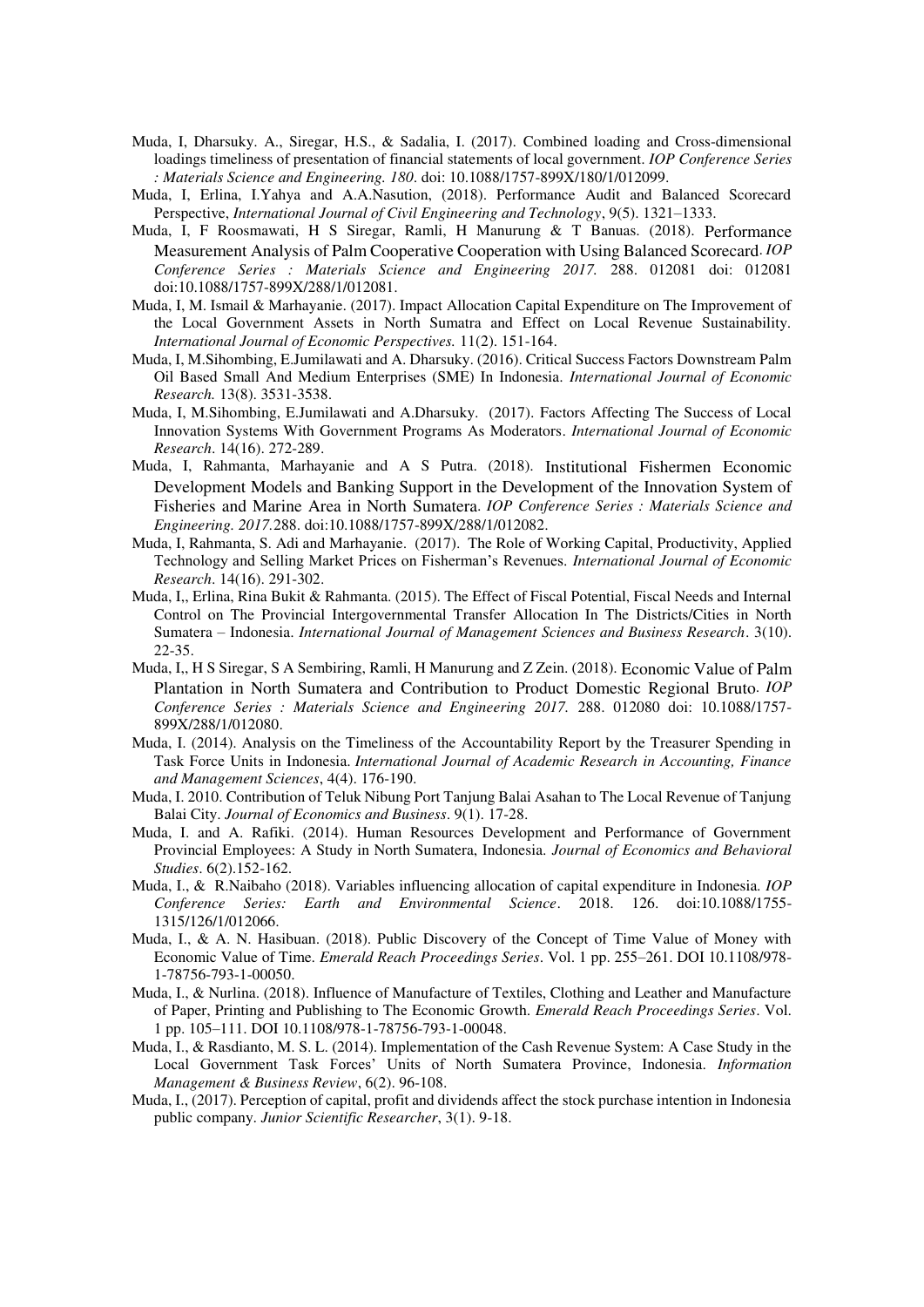- Muda, I., (2017). The Effect of Allocation of Dividend of the Regional Government-Owned Enterprises and the Empowerment Efforts on the Revenue of Regional Government: The Case of Indonesia. *European Research Studies Journal. XX*(3A). 223-246.
- Muda, I., (2017). The Effect of Supervisory Board Cross-Membership and Supervisory Board Members' Expertise to The Disclosure of Supervisory Board's Report : Empirical Evidence From Indonesia. *European Research Studies Journal. XX*(3A). 702-716.
- Muda, I., and A. H. Harahap, Erlina, S.Ginting, A. Maksum & E.Abubakar (2018). Factors of quality of financial report of local government in Indonesia. *IOP Conference Series: Earth and Environmental Science*. 2018. 126 doi:10.1088/1755-1315/126/1/012067.
- Muda, I., and Nurlina. (2018). Influence of Manufacture of Non-metals, Except Petroleum and Coal, and Manufacture of Basic Metals on Economic Growth. *Emerald Reach Proceedings Series*. Vol. 1 pp. 185– 192. DOI 10.1108/978-1-78756-793-1-00049.
- Muda, I., and Windari. (2018) Dimension of an Islamic Model Value on the Existence of Syariah Waltmart. *Emerald Reach Proceedings Series*. Vol. 1 pp. 321–326. Emerald Publishing Limited. ISSN. 2516- 2853. DOI 10.1108/978-1-78756-793-1-00051.
- Muda, I., Panjaitan, S.R, Erlina, S. Ginting, A. Maksum and E. Abubakar. (2018). Model application of Murabahah financing acknowledgement statement of Sharia accounting standard No 59 Year 2002. *IOP Conference Series: Earth and Environmental Science*. 2018. 126 doi:10.1088/1755- 1315/126/1/012071.
- Muda, I., Rafiki, A., & Harahap, M. R. (2014). Factors Influencing Employees' Performance: A Study on the Islamic Banks in Indonesia. *International Journal of Business and Social Science*, 5(2). 73-80.
- Muda, I.. (2017). Role of Dividend of Power to Buy Shares in Companies in Indonesia Stock Exchange. *Academic Journal of Economic Studies*. 3(2), 41–47.
- Muda, I.. (2017). User Impact of Literacy on Treatment Outcomes Quality Regional Financial Information System. *Management Dynamics in the Knowledge Economy*. 5(2). 307-326; DOI 10.25019/MDKE/5.2.08.
- Muda, I; M. Weldi; Siregar, H.S, & Indra, N. (2018). The Analysis of Effects of Good Corporate Governance on Earnings Management in Indonesia with Panel Data Approach. *Iranian Economic Review*. 21(4). 657-669.
- Muda., I., R. B., Nasution., Erlina., H. S. Siregar., & S. Katircioglu (2018). The Effect of The Existence of Large and Medium Industries on The Absorption of Labor in Sumatera Utara. *Advances in Economics, Business and Management Research (AEBMR)*, *1st Economics and Business International Conference 2017 (EBIC 2017).* 46.253-257.
- Muda., I., Rahmanta., Marhayanie., & A.S. Putra., (2018). Institutional Fishermen Economic Development Models and Banking and Financing Institution Support in The Development of The Innovation System. *Advances in Economics, Business and Management Research (AEBMR)*, 46. 263-268.
- Muda; I, S. H. Sidauruk, H. S. Siregar, Nurzaimah. (2018). The Effect of Corporate Social Responsibility on Company's Value with Common Effects Model (CEM), Fixed Effects Model (FEM) and Random Effects Model (REM) Approaches (Empirical Evidence in Indonesia Stock Exchange). *QualityAccess to Success*. 19(165). 94-102.
- Murty, Hudiwinarsih. (2012). The Influence of Compensation, Motivation, and Organizational Commitment to the Employee Performance of the Accounting Department (Case Study in Manufacturing Companies in Surabaya). *The Indonesian Accounting Review Journal*. 2. STIE Perbanas. Surabaya
- Nasir, A. Yesi Mutia Basri, Kamaliah & Muda, I. (2017). Effectiveness of Potential Tax Region as the Real Local Revenue Sources in Riau Coastal Area. *International Journal of Economic Research*. 14(12). 313-324.
- Nasution., R.B., Muda., I., Erlina., Hasan Sakti Siregar., & Setareh Katircioglu., (2018). Variation of Industrial Type Contributions on Working Performance. *Advances in Economics, Business and Management Research (AEBMR)*, *1st Economics and Business International Conference 2017 (EBIC 2017)*. 46. 258-262.
- Notoatmodjo. S. 2010. *Human Resource Development*. Jakarta. Rineka Cipta Publishers.
- Nurlina & Muda, I. (2017). The Analysis of The Effects of Capital Expenditure and Human Development Index on Economic Growth and Poverty in East Aceh Regency. *International Journal of Economic Research*. 14(16). 395-409.
- Nurzaimah, Rasdianto & Muda, I. (2016). The skills and understanding of rural enterprise management of the preparation of financial statements using Financial Accounting Standards (IFRs) financial statement on the Entities without Public Accountability (ETAP) framework on the implementation of village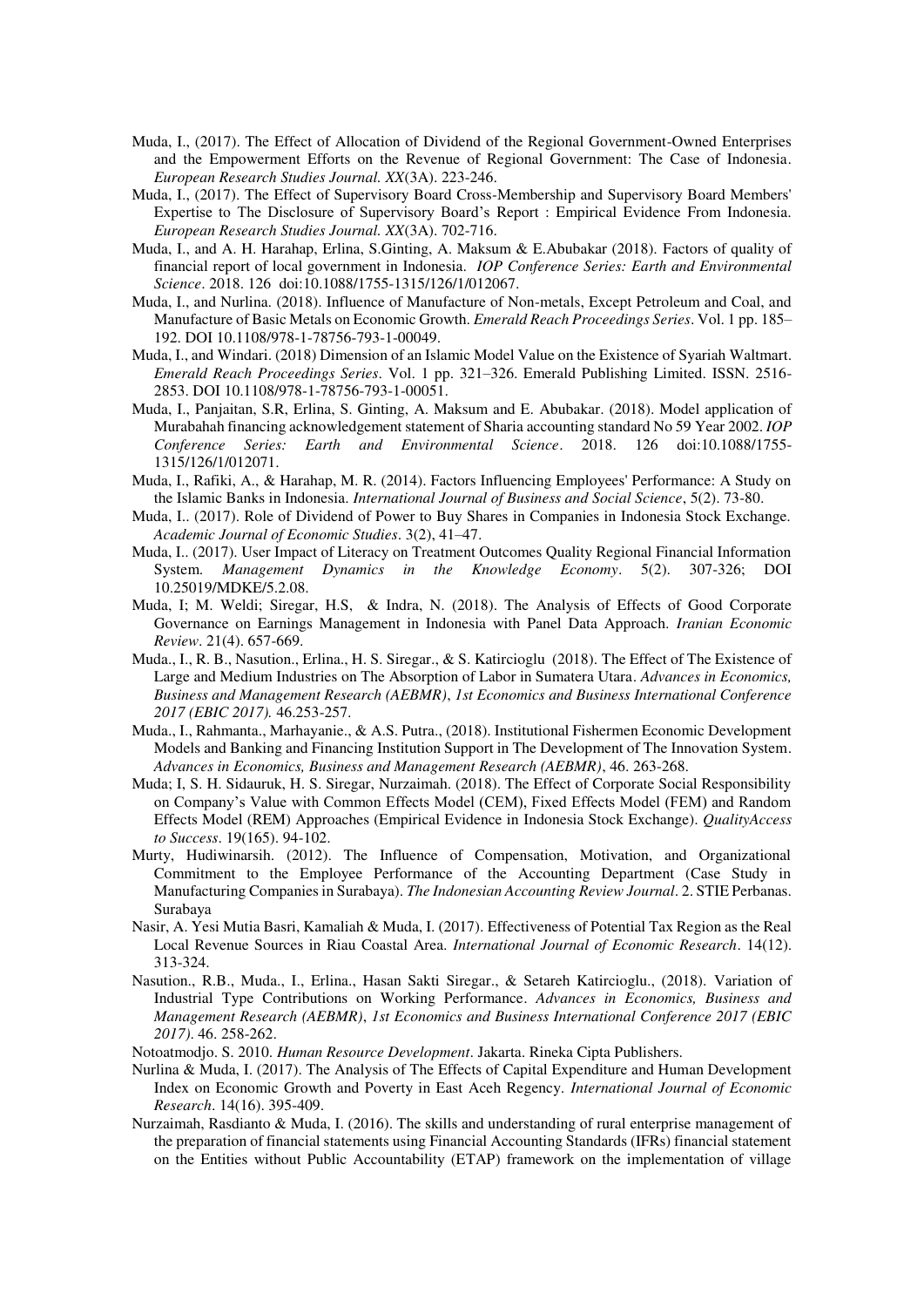administration law*. International Journal of Applied Business and Economic Research*. *14*(11). 7417- 7429.

- Palan, (2012). *Competency Management*. Jakarta. PPM Indonesia Publishers.
- Pohan., N., Badaruddin., R.F Dalimunthe., A. Purwoko., & Muda, I., (2018). The Effects of Human Resource Development and Institutional Arrangements on Performance, Service Quality and Area Development in Indonesia. *QualityAccess to Success*. 19(163). 94-102.
- Pramudyo, Anung, (2010). *Analysis of Factors Affecting the Performance of Public Lecturers Employed at Kopertis Region V Yogyakarta*, JBTI Publishers.
- Prawirosentono, S. (2012). *Employee Performance Policy*. Yogyakarta. BPFE Publishers.
- Rasdianto, Nurzaimah & Muda, I. (2014). Analysis on the Timeliness of the Accountability Report by the Treasurer Spending in Task Force Units in Indonesia. *International Journal of Academic Research in Accounting, Finance and Management Sciences*. 4(4). 176–190. http://dx.doi.org/10.6007/IJARAFMS/v4-i4/1304.
- Ridwan and Kuncoro. (2011). *How to Use and Mean Path Analysis*. Bandung. Alfabeta Publishers..
- Rivai, (2010). *Performance Appraisal*, Jakarta. PT. Rahagrafindo Publishers..
- Robbins, P. Stephen, (2011). *Management*, Second Volume, Tenth Edition, Interpretation: Bob Sabran and Devri Barnadi Putera, Jakarta. Erlangga Publishers.
- Sadalia, .Isfenti. Nur Ahmadi Bi Rahamani & Muda, I. (2017). The Significance of Internet Based Financial Information Disclosure on Corporates' Shares in Indonesia. *International Journal of Economic Research*. 14(12). 337-346.
- Sadalia, Isfenti, M. H. Kautsar, N. Irawati and I, Muda. (2018). Analysis of the efficiency performance of Sharia and conventional banks using stochastic frontier analysis. *Banks and Bank Systems*, 13(2), 27- 38. doi[: 10.21511/bbs.13\(2\).2018.03](http://dx.doi.org/10.21511/bbs.13%282%29.2018.03)
- Santoso, S. (2011). *Complete Guide to Mastering Statistics with SPSS 17*. Jakarta. PT. Elex Media Komputindo Publishers..
- Sari, Maya; A. F. Lubis; A. Maksum; P. Lumbanraja & I. Muda. (2018). The Influence of Organization's Culture and Internal Control to Corporate Governance and Its Impact on BUMN (State-Owned Enterprises) Corporate Performance In Indonesia, *Journal of Applied Economic Sciences*, Volume XIII, Issue 4(58). Summer 2018. 562 – 575.
- Sedarmayanti. (2012). *Human Resources and Work Productivity*. Bandung. CV Mandar Forward Publishers..
- Sekaran, (2012). *Research Methods for business*. Edition I and 2. Jakarta. Salemba Empat Publishers..
- Sihombing, Marlon, Muda, I, Erni Jumilawati, Abikusno Dharsuky. (2015). The Implementation of Oil Palm Based Regional Innovation System (SIDA) In Supporting The Masterplan For The Acceleration And Expansion Of Indonesia's Economic Development (MP3EI) of The Economic Corridor Of Sumatera-Indonesia. *European Journal of Business and Innovation Research*. 3(5),13-24.
- Sihombing., M., Muda., I., E.Jumilawati & A. Dharsuky., (2018). Effectiveness of Market Results Diversified Palm Products and Constraints of Capital, Financing and Marketing. *Advances in Economics, Business and Management Research (AEBMR)*. 46. 269-273.
- Sirojuzilam, Hakim, S., and Muda, I. (2016). Identification of factors of failure of Barisan Mountains Agropolitan area development in North Sumatera – Indonesia. *International Journal of Economic Research*. 13(5). 2163-2175.
- Sirojuzilam, Hakim, S., and Muda, I. (2017). Effect of Private Collaborative as a Moderation of Success of Agropolitan Program. *International Journal of Economic Research*. 14(16). 304-315.
- Sirojuzilam., S.Hakim., and Muda, I, (2018). Role of Planning And Budget to The Development of Agropolitan Area. *Advances in Economics, Business and Management Research (AEBMR)*, 46. 138- 142.
- Situmorang, S.H, E.S Rini & Muda, I. (2017). [Customer Experience, Net Emotional Value and Net](http://serialsjournals.com/articlesview.php?volumesno_id=1384&article_id=21573&volumes_id=1068&journals_id=41)  [Promoter Score on Muslim Middle Class Women in Medan](http://serialsjournals.com/articlesview.php?volumesno_id=1384&article_id=21573&volumes_id=1068&journals_id=41). *International Journal of Economic Research*. 14(20). 269-283.
- Sugiyono, (2012). *Business Research Method*, Seventh Edition, Bandung Alfabeta Publisher.
- Sulistiyani and Rosidah, (2011). *Human Resource Management*. Yogyakarta: Graha Ilmu Publishers.
- Suriadi, Agus, Rudjiman, Kasyful Mahalli, Nurman Achmad and Iskandar Muda. (2015). The Applicative Model of The Village\_Owned Enterprises (BUMDES) Development In North Sumatera. *Global Journal of Arts, Humanities and Social Sciences* 3(12), 48-62.

Sutrisno, (2011). *Human Resource Management*. Third Printing, Jakarta. Kencana Prenada Media Group.

Syahyunan, Muda, I, Siregar, H.S, Sadalia,I. & Chandra, G. (2017). The Effect of Learner Index and Income Diversification on The General Bank Stability In Indonesia. *Banks and Bank Systems*. 12(4). 171-184.